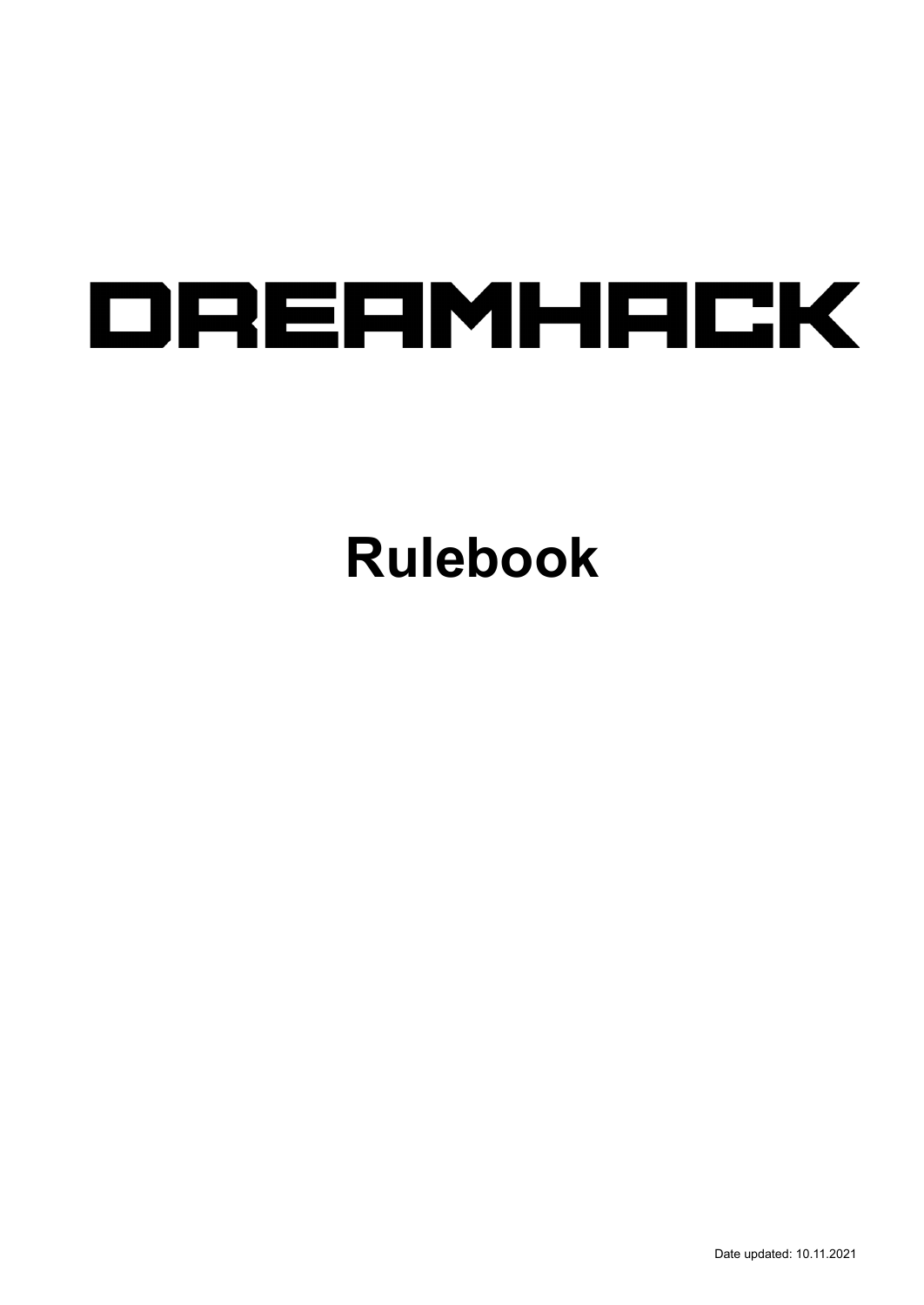#### Foreword

This document outlines the rules that should at all times be followed when participating in an DreamHack Dota 2 competition. Failure to adhere to these rules may be penalized as outlined.

It should be remembered that it is always the administration of the tournament that has the last word, and that decisions that are not specifically supported, or detailed in this rulebook, or even go against this rulebook may be taken in extreme cases, to preserve fair play and sportsmanship.

We at DreamHack hope that you as a participant, spectator, or press will have an enjoyable competition to partake in and we will do our utmost to make it a fair, fun, and exciting competition for everyone involved.

Yours sincerely The DreamHack admin staff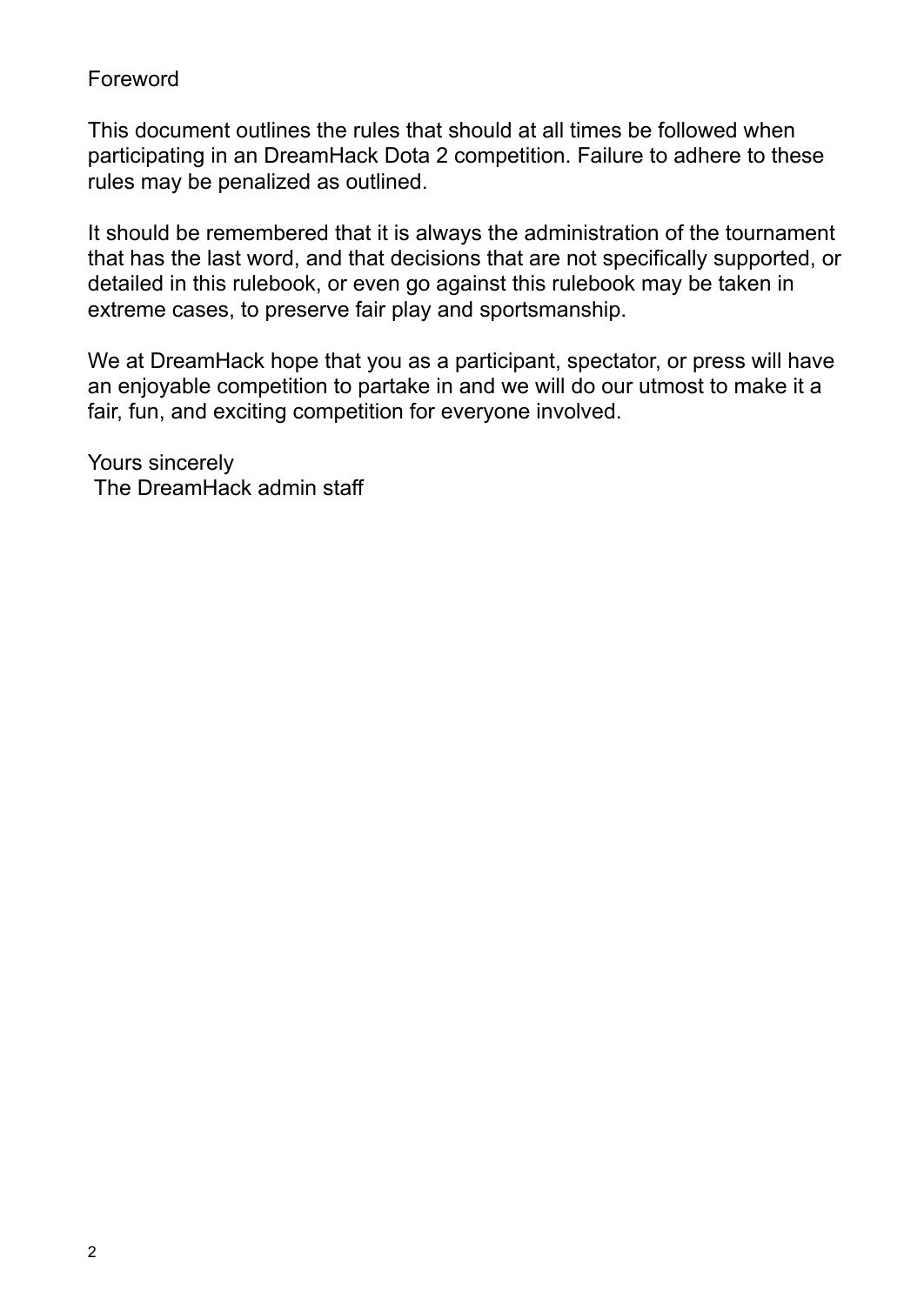### **Table of Contents**

| <b>Definitions</b>                             | 6              |
|------------------------------------------------|----------------|
| Range of validity                              | 6              |
| Participants                                   | 6              |
| Region                                         | 6              |
| Punishments                                    | 6              |
| Definitions and scope of punishments           | 6              |
| Bans/suspensions                               | 6              |
| Disqualification                               | 6              |
| Additional methods of punishment               | 6              |
| Combination of punishments                     | 6              |
| Punishments for repeat offences                | 6              |
| League bans and penalty points outside the ESL | 7              |
| Live matches                                   | $\overline{7}$ |
| Tournament organization                        | 7              |
|                                                |                |
| General                                        | 7              |
| Rule changes                                   | 7              |
| Validity of the rules                          | $\overline{7}$ |
| Local laws                                     | 7              |
| Confidentiality                                | $\overline{7}$ |
| Additional agreements                          | 7              |
| Match broadcasting                             | 7              |
| <b>Rights</b>                                  | 7              |
| Waiving these rights                           | $\overline{7}$ |
| Player responsibility                          | 8              |
| Communication                                  | 8              |
| Email                                          | 8              |
| Conditions of participation in the event       | 8              |
| Age restriction                                | 8              |
| Regional limitations for participants          | 8              |
| Home country/region                            | 8              |
| Country/region of qualifiers                   | 8              |
| Home country/region on team matches            | 8              |
| Physical location during online matches        | 9              |
| Player details                                 | 9              |
| Nicknames                                      | 9              |
| Game accounts                                  | 9              |
| Playing with wrong game accounts               | 9              |
| <b>Team accounts</b>                           | 9              |
| Standards                                      | 9              |
| Team names                                     | 9              |
| Changes to the team accounts                   | 9              |
| Licenses in the event                          | 9              |
| Team license                                   | 9              |
| Multiple squads                                | 10             |
| Changing the team license holder               | 10             |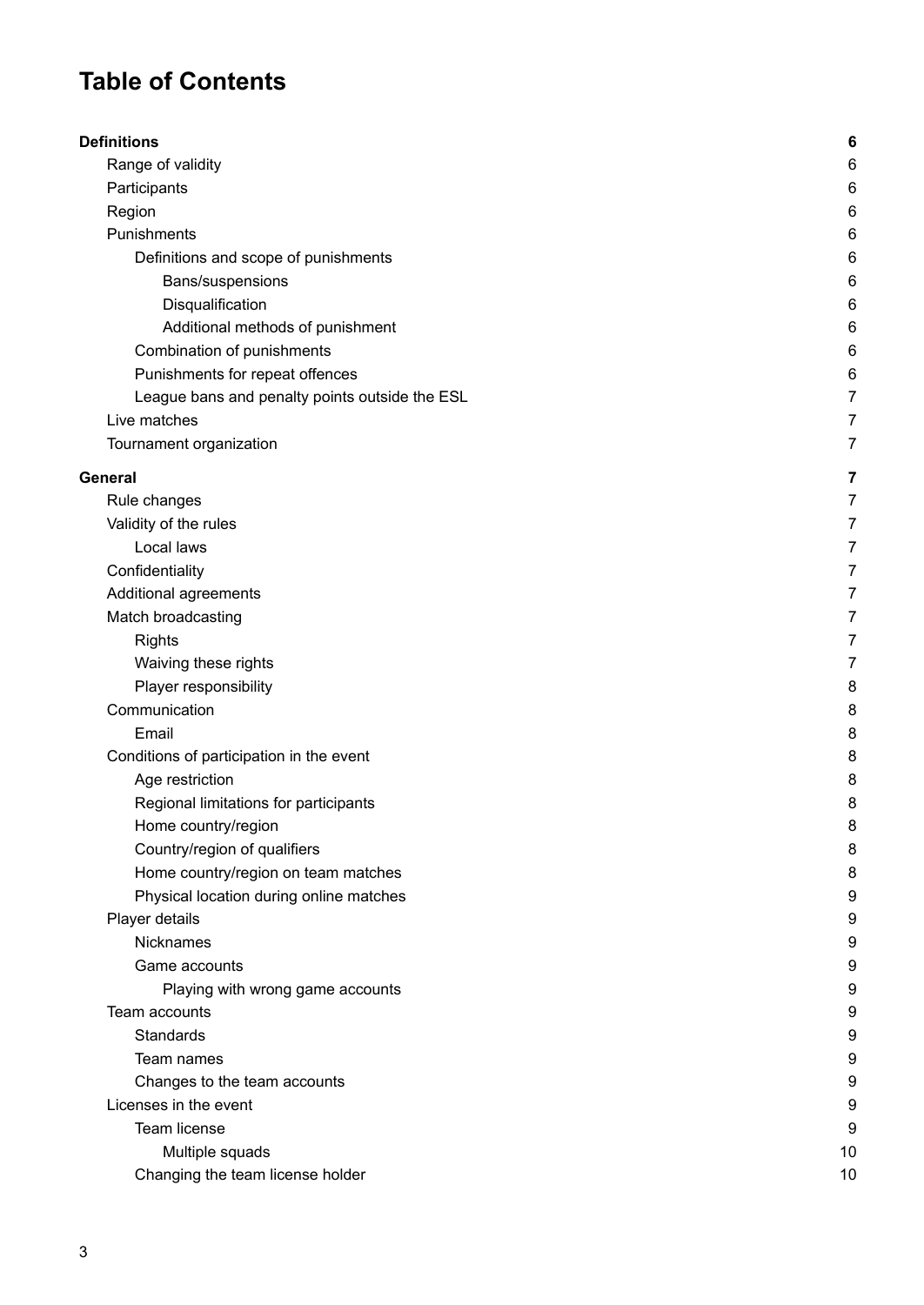| Sponsor restrictions                                          | 10 |
|---------------------------------------------------------------|----|
| Mature content                                                | 10 |
| Prize money                                                   | 10 |
| Prize money transfer                                          | 10 |
| Penalties and consequences for leaving the event              | 10 |
| Leaving during an event                                       | 10 |
| Match start                                                   | 10 |
| Punctuality in online matches                                 | 10 |
| Not being punctual for an online match                        | 10 |
| Punctuality in offline matches                                | 11 |
| Not being punctual for an offline match                       | 11 |
| Participants not showing                                      | 11 |
| Match procedures                                              | 11 |
| Match protests                                                | 11 |
| <b>Definition</b>                                             | 11 |
| Match protest rules                                           | 11 |
| Deadline for match protests                                   | 11 |
| Contents of a match protest                                   | 11 |
| Behavior in match protests                                    | 11 |
| Results in rematch                                            | 11 |
| <b>Interviews</b>                                             | 12 |
| Video presentation                                            | 12 |
| Voice communication                                           | 12 |
| Camera obligations                                            | 12 |
| Replacements                                                  | 12 |
| Replacements                                                  | 12 |
| Replacement tiebreaker                                        | 12 |
| Replacement deadline                                          | 12 |
| Qualified or invited event group stage or playoff participant | 12 |
| Before the replacement deadline                               | 12 |
| After the replacement deadline                                | 13 |
| <b>Event rules</b>                                            | 14 |
| Equipment                                                     | 14 |
| Config and drivers                                            | 14 |
| Clothing                                                      | 14 |
| Administrators                                                | 14 |
| Player and tournament brief                                   | 14 |
| <b>Technical checklist</b>                                    | 14 |
| Team communication tool                                       | 14 |
| Media obligations                                             | 14 |
| Missing media obligations                                     | 15 |
| Stage matches                                                 | 15 |
| Gaming areas                                                  | 15 |
| Food, drinks, smoking and behavior                            | 15 |
| Removable media                                               | 15 |
| Mobile phones, tablets, cameras or similar devices            | 15 |
| Unused items                                                  | 15 |
|                                                               |    |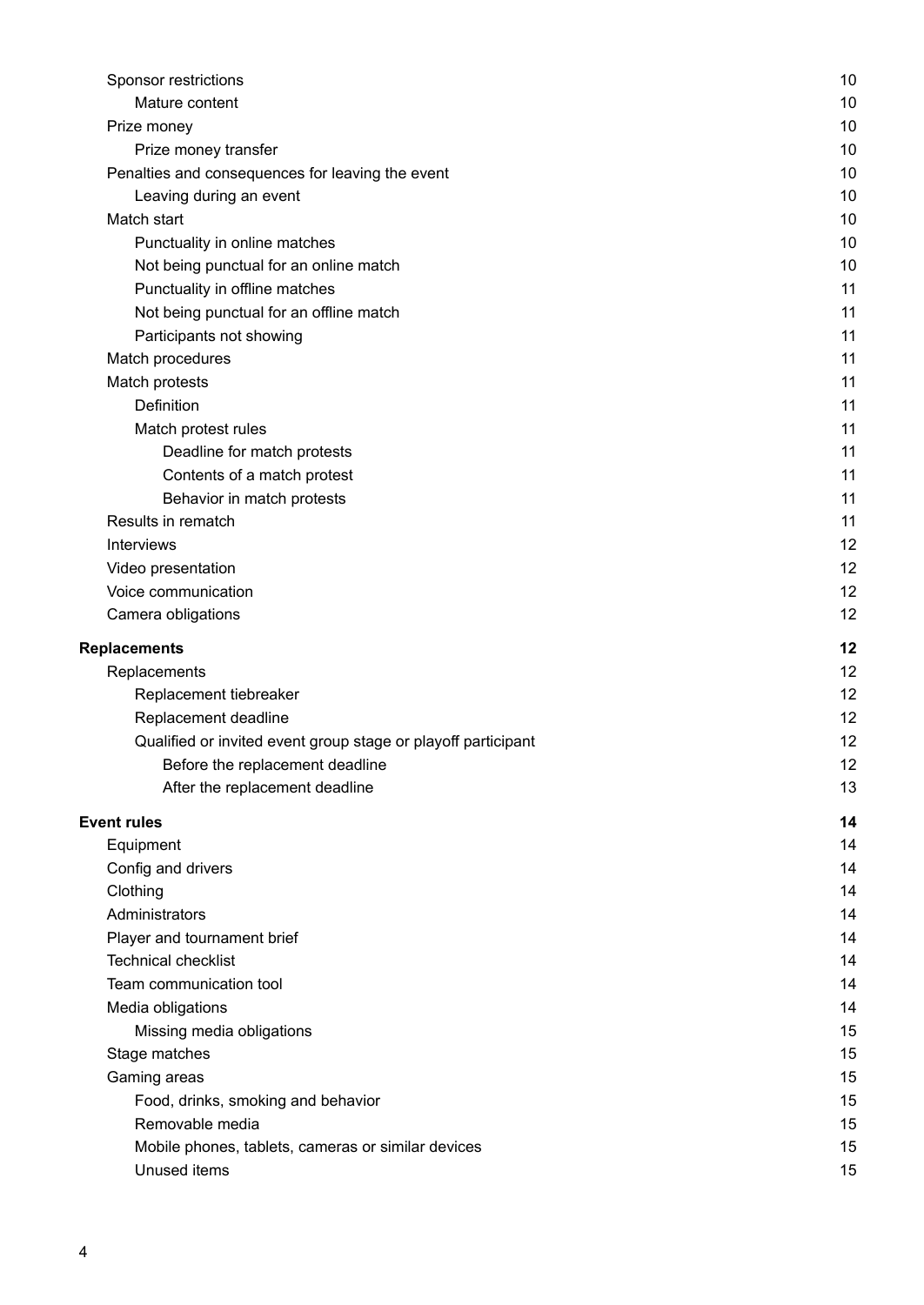| List of countries/territories and their assigned ESL regions | 21 |
|--------------------------------------------------------------|----|
| <b>Appendix</b>                                              | 21 |
| Misleading admins or players                                 | 20 |
| Playing with a disallowed player                             | 20 |
| Ringer/faker                                                 | 20 |
| Cheat suspicion                                              | 19 |
| Faking match results                                         | 19 |
| Unsportsmanlike behavior                                     | 19 |
| Damaging or soiling                                          | 19 |
| Spamming In-game                                             | 19 |
| Spamming                                                     | 19 |
| Insults                                                      | 19 |
| Public behavior                                              | 19 |
| Breach of netiquette                                         | 19 |
| Publisher or ESIC bans                                       | 19 |
| Limitations for issuing punishments                          | 18 |
| Punishments for match fixing                                 | 18 |
| Match fixing                                                 | 18 |
| Punishments for competition manipulation                     | 18 |
| Competition manipulation                                     | 18 |
| <b>Betting</b>                                               | 18 |
| Using alcohol or other psychoactive drugs                    | 18 |
| Punishments for doping                                       | 18 |
| Prescribed medication                                        | 18 |
| List of prohibited substances and methods                    | 17 |
| Refusing to be tested                                        | 17 |
| Doping                                                       | 17 |
| Methods to detect cheating                                   | 17 |
| Punishments for cheating                                     | 17 |
| Information abuse                                            | 17 |
| Cheat software                                               | 17 |
| Cheating                                                     | 17 |
| Code of conduct                                              | 17 |
| Rule violations, punishments and ESIC                        | 17 |
| ESL-provided areas                                           | 16 |
| Winners ceremony                                             | 16 |
| Photo and other media rights                                 | 15 |
| Warm-up period                                               | 15 |
| Internet access                                              | 15 |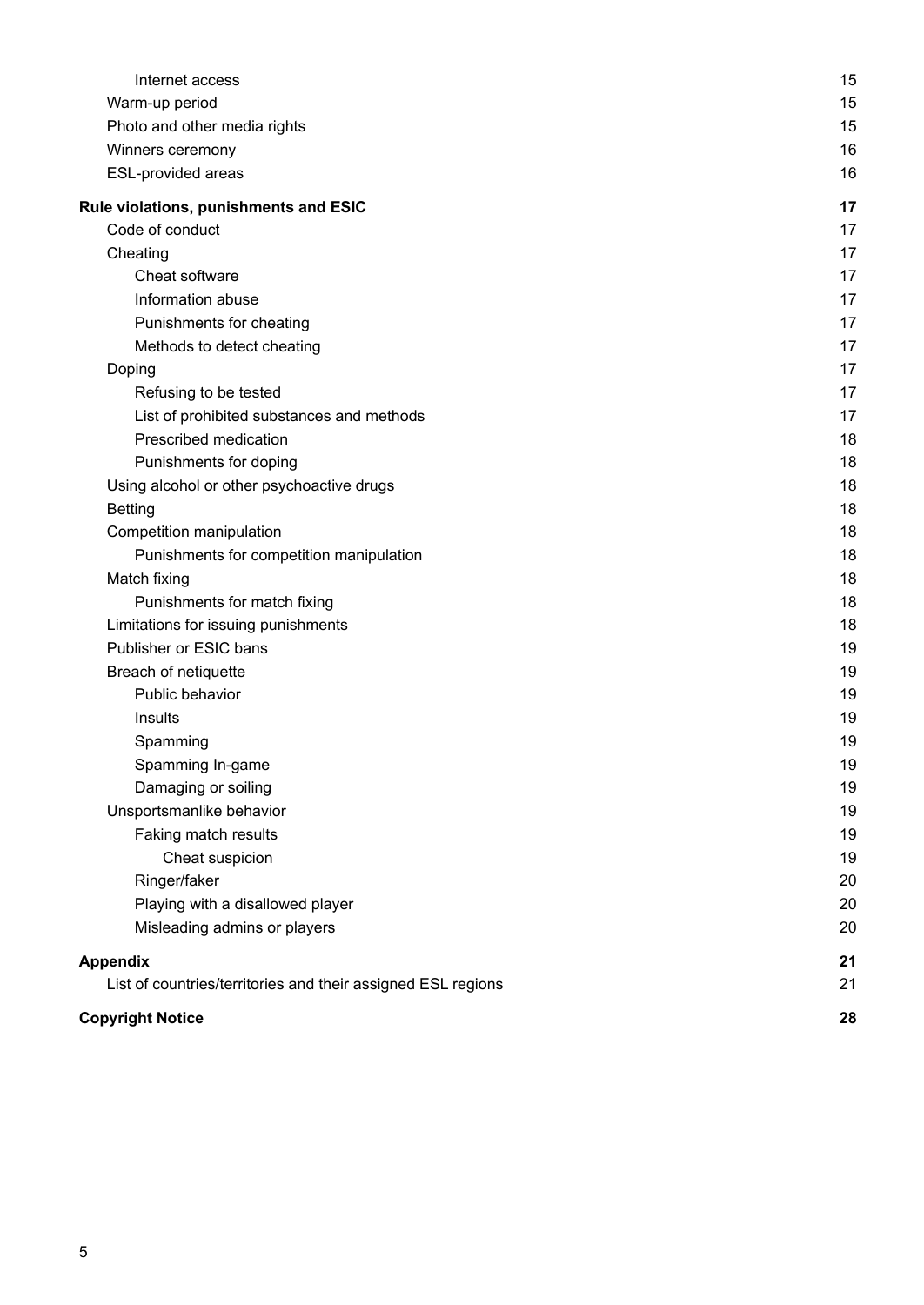#### <span id="page-5-0"></span>**1 Definitions**

#### <span id="page-5-1"></span>1.1 Range of validity

The event is operated as part of DreamHack by ESL Gaming GmbH.

This is the only rulebook which is valid for the event, its participants and all matches played within the scope of the event. With their participation the participant states that they understand and accept all rules.

#### <span id="page-5-2"></span>1.2 Participants

An event participant is a team or a player that is participating in an DreamHack competition. Any member of an DreamHack team is a participant of that team and locked to it regardless of whether or not the person has played for said team. No participant can at the same time be part of more than one organization taking part in overlapping seasons of DreamHack professional gaming competitions (Challenger and Masters level), including but not limited to DreamHack Masters, DreamHack Open, Intel Extreme Masters, ESL One, ESL Pro League, ESL National/Regional Championship or any of those leagues' qualifiers. If in doubt, please contact an admin if the league in question poses a conflict.

#### <span id="page-5-3"></span>1.3 Region

For DreamHack events, the world is divided into four main regions which are as follows:

- Americas
- South East Asia
- Europe/CIS
- **China**

The regions can be further divided into sub-regions for qualifiers or invitations, as DreamHack sees fit. For a list of all countries and their primary assigned region, see [6.1](#page-20-1). Exceptions to this list can be done on a per-game basis.

#### <span id="page-5-4"></span>1.4 Punishments

#### <span id="page-5-5"></span>1.4.1 Definitions and scope of punishments

Punishments are given for rule violations within the DreamHack. They may be either monetary fines, default losses, player/team suspension or disqualification, in-game sanctions. depending on the incident in question and often combinations of two or more of those. Participants will be informed about the punishment by mail and will be given a time until which they can appeal the decision. Only the license-holder or his designated spokesperson are eligible to make appeals.

#### <span id="page-5-6"></span>1.4.1.1 Bans/suspensions

Bans or suspensions are given for very severe incidents like ringing or use of an unallowed player. They can be awarded either to a player or an organization.

#### <span id="page-5-7"></span>1.4.1.2 Disqualification

A disqualification will happen in the most severe cases of rule violations. The disqualified participant forfeits all prize money accumulated for the competition in question and gets banned until the end of that competition. In team competitions, the organization and all its members get banned until the end of that competition.

#### <span id="page-5-8"></span>1.4.1.3 Additional methods of punishment

In special cases, the tournament administration can define and come up with other methods of punishment.

#### <span id="page-5-9"></span>1.4.2 Combination of punishments

The listed methods of punishment are not mutually exclusive and may be given in combination as seen fit by the tournament administration.

#### <span id="page-5-10"></span>1.4.3 Punishments for repeat offences

All punishments outlined in this rulebook are applicable for first-time offences. Repeat offences will usually be punished more severely than listed in the appropriate section of these rules, in proportion to the punishment listed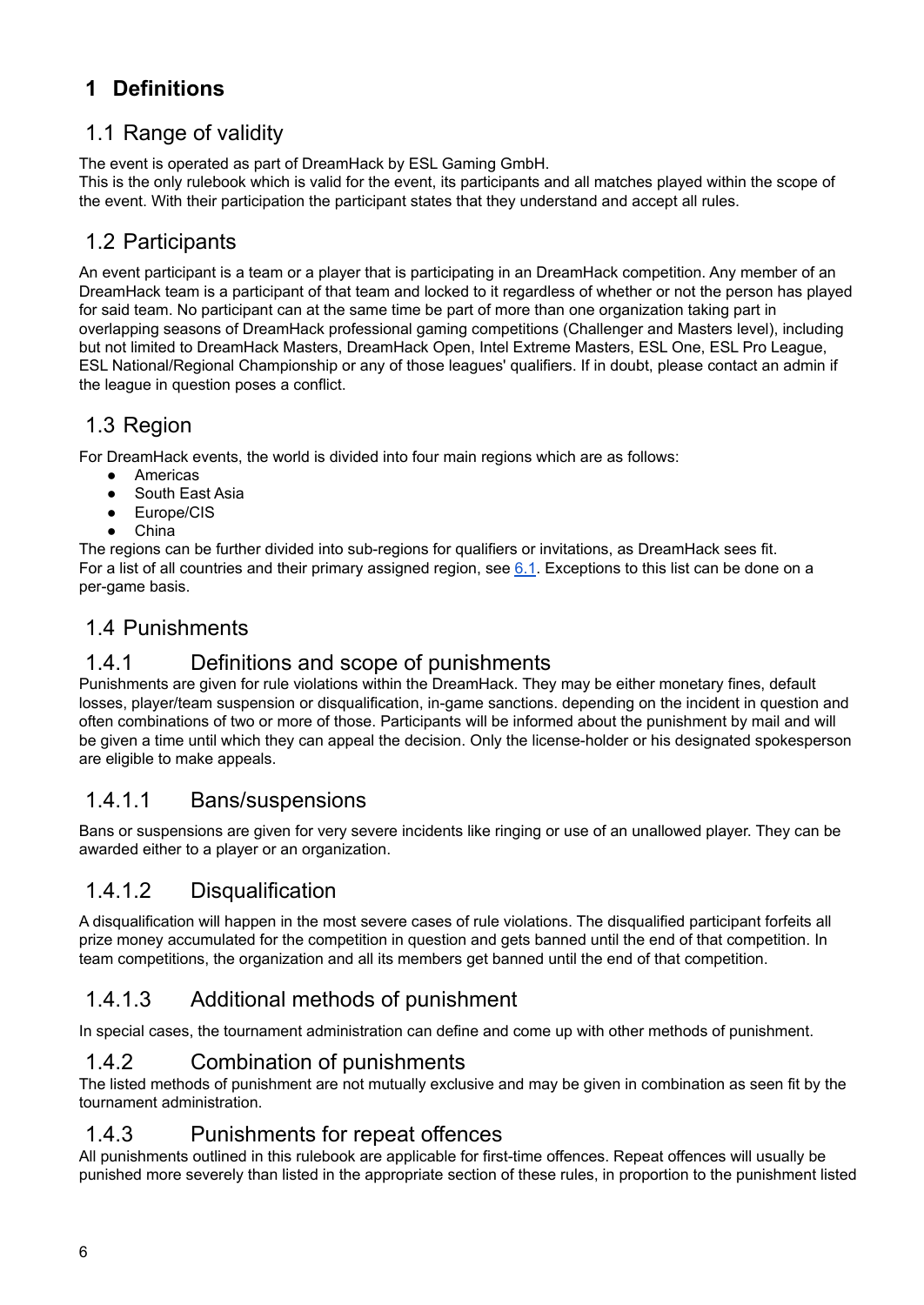there.

#### <span id="page-6-0"></span>1.4.4 League bans and penalty points outside DreamHack

League bans and penalty points outside the DreamHack do not normally apply towards the DreamHack except when the punishment has been awarded for cheating. Some other misbehaviors like ringing/faking or insults can also be punished, depending on the severity.

#### <span id="page-6-1"></span>1.5 Live matches

The term "Live Matches" refers to matches that take place in a public location, during events, matches in a studio, or matches broadcast by DreamHack or an official partner.

#### <span id="page-6-2"></span>1.6 Tournament organization

The event is organized by DreamHack. DreamHack is operated by ESL Gaming GmbH.

ESL Gaming GmbH Schanzenstr. 23 51063 Köln Germany <https://www.eslgaming.com/>

#### <span id="page-6-3"></span>**2 General**

#### <span id="page-6-4"></span>2.1 Rule changes

DreamHack reserves the right to amend, remove, or otherwise change the rules, without further notice. DreamHack also reserves the right to make judgment on cases not specifically covered by the rulebook in order to preserve the spirit of fair competition and sportsmanship.

#### <span id="page-6-5"></span>2.2 Validity of the rules

If a provision of this rulebook is or becomes illegal, invalid or unenforceable in any jurisdiction, that shall not affect the validity or enforceability in that jurisdiction of any other provision of this rulebook or the validity or enforceability in other jurisdictions of that or any other provision of this rulebook.

#### <span id="page-6-6"></span>2.2.1 Local laws

If any rules or procedures are in conflict with local laws, they will be adjusted to be aligned with the laws in a way to stay as close as possible to the originally intended effect.

#### <span id="page-6-7"></span>2.3 Confidentiality

The content of email communication, match channels, discussions or any other correspondence with tournament officials and administrators are deemed strictly confidential. The publication of such material is prohibited without a written consent from the DreamHack administration.

#### <span id="page-6-8"></span>2.4 Additional agreements

The DreamHack administration is not responsible for any additional agreements, nor do they agree to enforce any such agreements made between individual players or teams. DreamHack highly discourages such agreements taking place, and such agreements that are contradicting the DreamHack rulebook are under no circumstances allowed.

#### <span id="page-6-9"></span>2.5 Match broadcasting

#### <span id="page-6-10"></span>2.5.1 Rights

All broadcasting rights of DreamHack are owned by ESL Gaming GmbH. This includes but is not limited to: IRC bots, shoutcast streams, video streams (e.g. POV-streams), GOTV, replays, demos or TV broadcasts.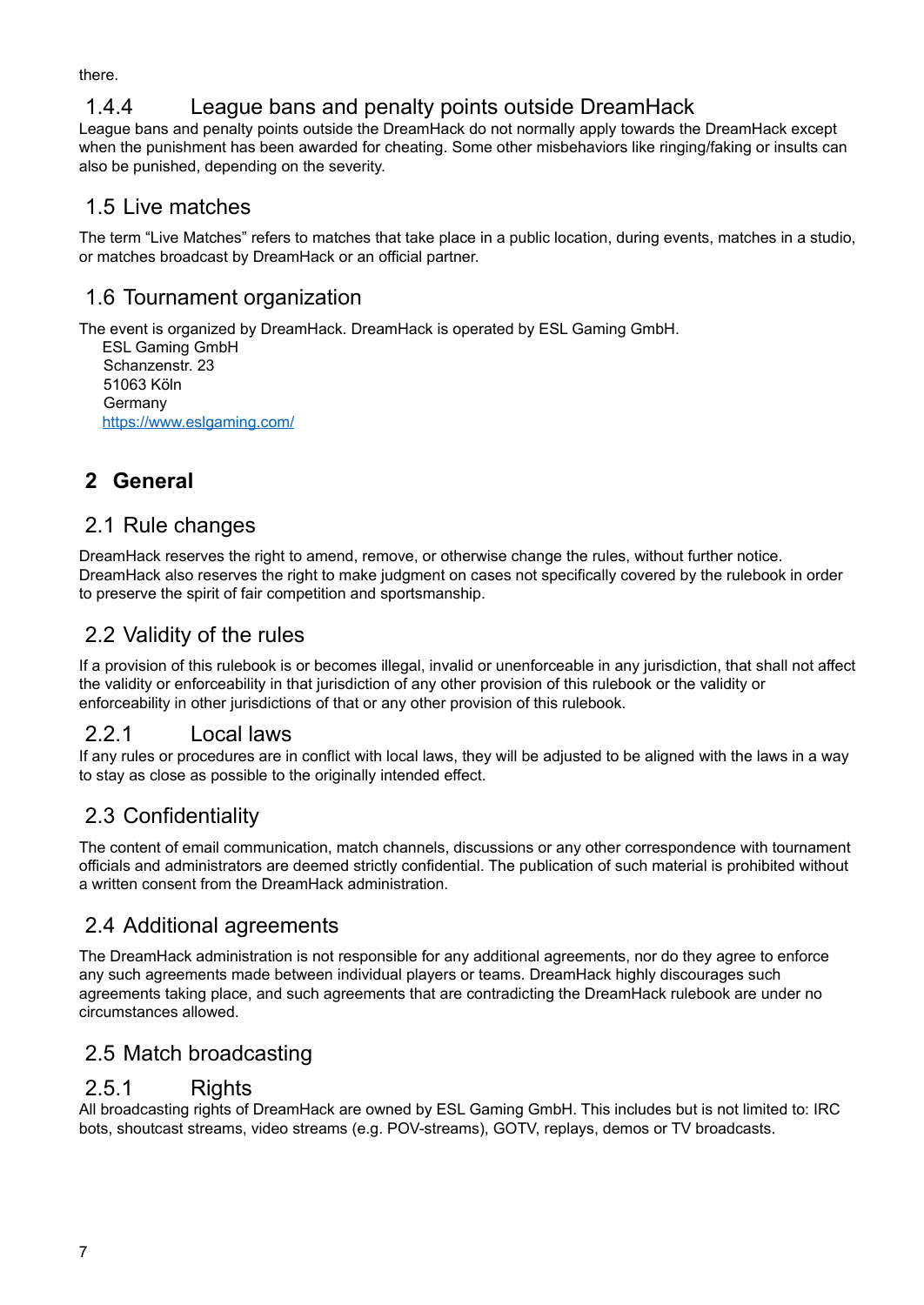#### <span id="page-7-0"></span>2.5.2 Waiving these rights

ESL Gaming GmbH has the right to award broadcasting rights for one or multiple matches to a third party or the participants themselves. In such cases the broadcasts must have been arranged with the DreamHack Broadcast Distribution team before the start of the match.

#### <span id="page-7-1"></span>2.5.3 Player responsibility

Players cannot refuse to have their matches broadcast by DreamHack-authorized broadcasts, nor can they choose in what manner the match will be broadcast. The broadcast can only be rejected by a head referee. The player agrees to make sufficient accommodation so that broadcasting of matches can take place.

#### <span id="page-7-2"></span>2.6 Communication

#### <span id="page-7-3"></span>2.6.1 Email

The main official communication method of DreamHack is email, DreamHack may use the email that has been registered in the users profile on DreamHack, and therefore this email address should always be kept updated and checked regularly so that no important announcements from the league are missed.

#### <span id="page-7-4"></span>2.7 Conditions of participation in the event

The following conditions must be met in order to participate in the event.

#### <span id="page-7-5"></span>2.7.1 Age restriction

All participants of an event have to be over 16 years of age.

#### <span id="page-7-6"></span>2.7.2 Regional limitations for participants

Any team may not try to qualify for the same event from more than one country or region. Single players as part of a team can do that under the restrictions of the DreamHack Dota 2 Transfer Regulations.

#### <span id="page-7-7"></span>2.7.3 Home country/region

A participant's home country is the country where his main place of residence (proven by legal registration or long-term visa in connection with evidence of long-time habitation - 90-day visas are not enough) is or the country he holds a valid passport from. This decision can be made anew for every DreamHack event, but once made it will be final and irreversible for that event and its qualifiers. The home region is the region that this country belongs to (see [6.1](#page-20-1)). For a team, this is determined by the majority of the used line-ups. If there is no such majority, a team may have no home country or even no home region. In that case, the team cannot take part in qualifiers restricted to a country or region, without consulting the tournament administration. DreamHack reserves the right to deny the request to allow a team to play in a certain region.

#### <span id="page-7-8"></span>2.7.4 Country/region of qualifiers

Qualifiers for an event, including invitations, are usually restricted to a country, a region or a sub-region (we will call it region for the rest of the paragraph).

Exceptions from this rule are possible, if DreamHack decides that there is a valid reason why the team would be unable to attend all required parts of the qualifier in their home region and why the team should be allowed to play the qualifier in the region suggested by the team.

This has to be requested actively by the team, and separately for each individual case.

Examples for such reasons are;

- i) There are no qualifiers in the home region(s) for the team and the team is willing to travel to the region of the qualifier to play it
- ii) The team is taking part in (a) competition(s) in a region other than their home region(s) and has matches to play there before and after and in such close timely proximity to the qualifier(s) in their home region(s) that travelling back for that qualifier(s) would be unreasonable.
- iii) The team is staying in another region for good reason (esports-related) for a prolonged time that spans over the time of the qualifier for their home region and it can be clearly shown that this condition has not been created to be able to take part in a qualifier that might be easier to qualify from.

For all rule purposes, if such an exception has been granted, the respective region will be considered that team's home region for the entire event or (if that happens before the end of the event) until the conditions for the exception expire.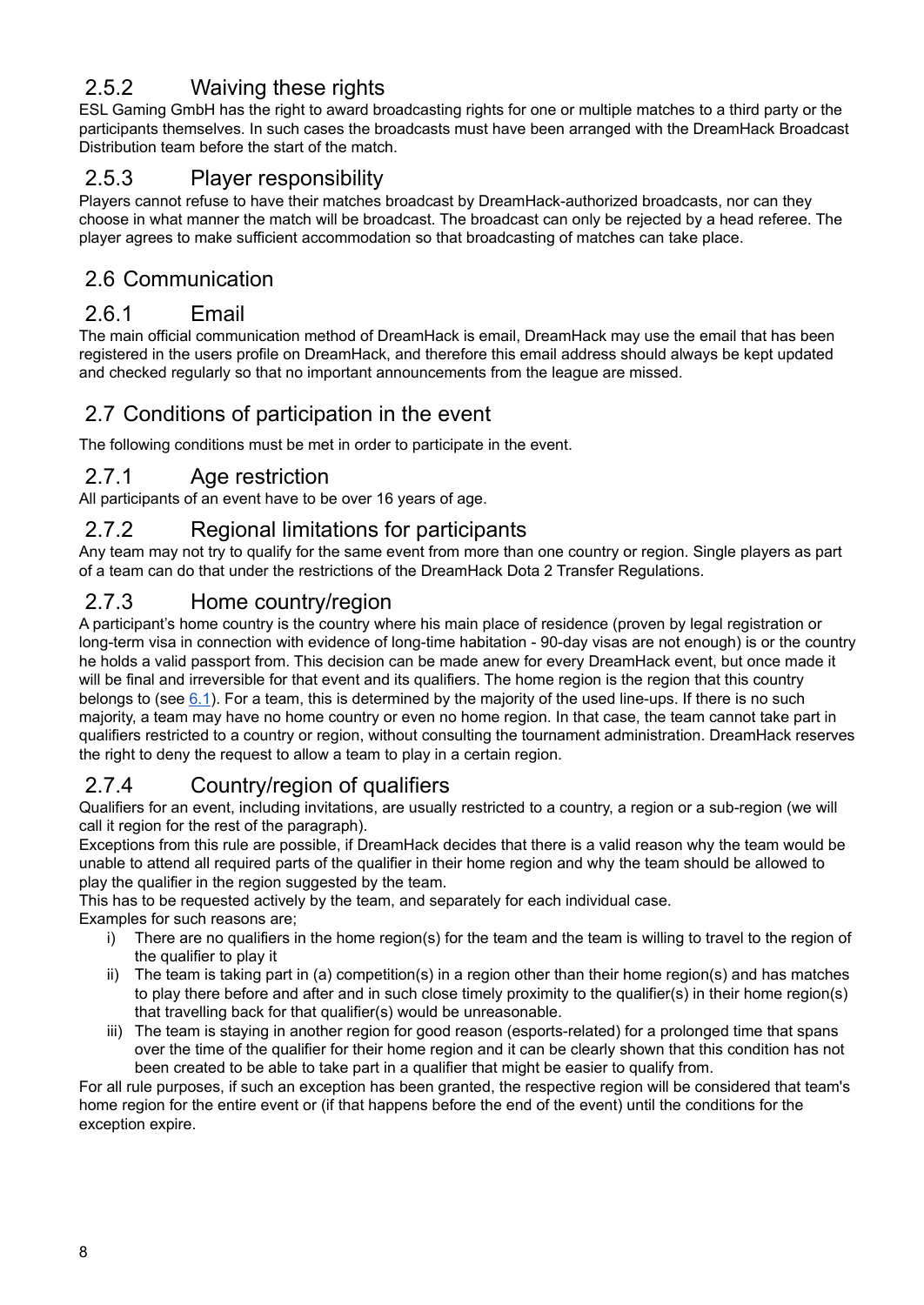#### <span id="page-8-0"></span>2.7.5 Home country/region on team matches

The majority of the line-up present in a team match must have the home country (for qualifiers that are restricted to a country) or region (for qualifiers that are restricted to a region) from which the team qualified for the DreamHack. As many of the players with the wrong home country/region as would have to be replaced to achieve an allowed line-up will be considered disallowed players (see [5.11.4\)](#page-19-1). Which exact players those are is up to the team.

#### <span id="page-8-1"></span>2.7.6 Physical location during online matches

Online matches have to be played from the region of the competition or qualifier they belong to. An exception to this rule is only possible by written consent from DreamHack. It can only be granted if the participant can explain and prove having a valid reason to play from elsewhere. Valid reasons could be similar to the ones from  $(2.7.5)$  $(2.7.5)$ .

#### <span id="page-8-2"></span>2.8 Player details

When requested, players are required to send us all needed information including but not limited to full name, contact details, date of birth, address and photo.

#### <span id="page-8-3"></span>2.8.1 Nicknames

A change in nickname must first be notified to the administration for approval before the change can be undertaken. The general DreamHack and game specific rules for the choice of nicknames apply.

#### <span id="page-8-4"></span>2.8.2 Game accounts

Every playing member must have their game accounts entered in their DreamHack member profile.

● Steam ID for Dota 2

#### <span id="page-8-5"></span>2.8.2.1 Playing with wrong game accounts

It is not allowed to play with a different game account than the one submitted to the tournament administration. An incorrect game account may lead to a suspension for the player or a rematch being given. If there is sufficient evidence that the player in question indeed played the match or if an admin of DreamHack explicitly allowed it beforehand, a protest for a suspension or rematch will not be admitted. Penalties may still be given in either case.

#### <span id="page-8-6"></span>2.9 Team accounts

#### <span id="page-8-7"></span>2.9.1 Standards

The DreamHack team account can only be used for the event, and no other tournament. The team submission must have the following information:

- Team Logo
- One Team Captain
- Starting line-up
- Substitute players if applicable

The team name should be written according to rule [2.9.2](#page-8-8).

DreamHack reserves the right to request additional team information as necessary.

#### <span id="page-8-8"></span>2.9.2 Team names

The team name may not have any extensions such as "Dota 2 team". It may only consist of the team name and/or a potential title sponsor (see [2.11\)](#page-9-4).

A title sponsor may only be used in the name of one participating team and must be determined prior to the roster deadline (see Formal Requirements & Player Addition Deadline). If two teams are title sponsored by the same partner, they have to come to an agreement with that partner about which of the teams keeps the title sponsoring during the whole of the tournament.

#### <span id="page-8-9"></span>2.9.3 Changes to the team accounts

Any changes to the team account must be approved by the DreamHack administration before the changes are allowed to take place. This includes but is not limited to;

- Adding or removing players
- Changing the team name
- Changing the team logo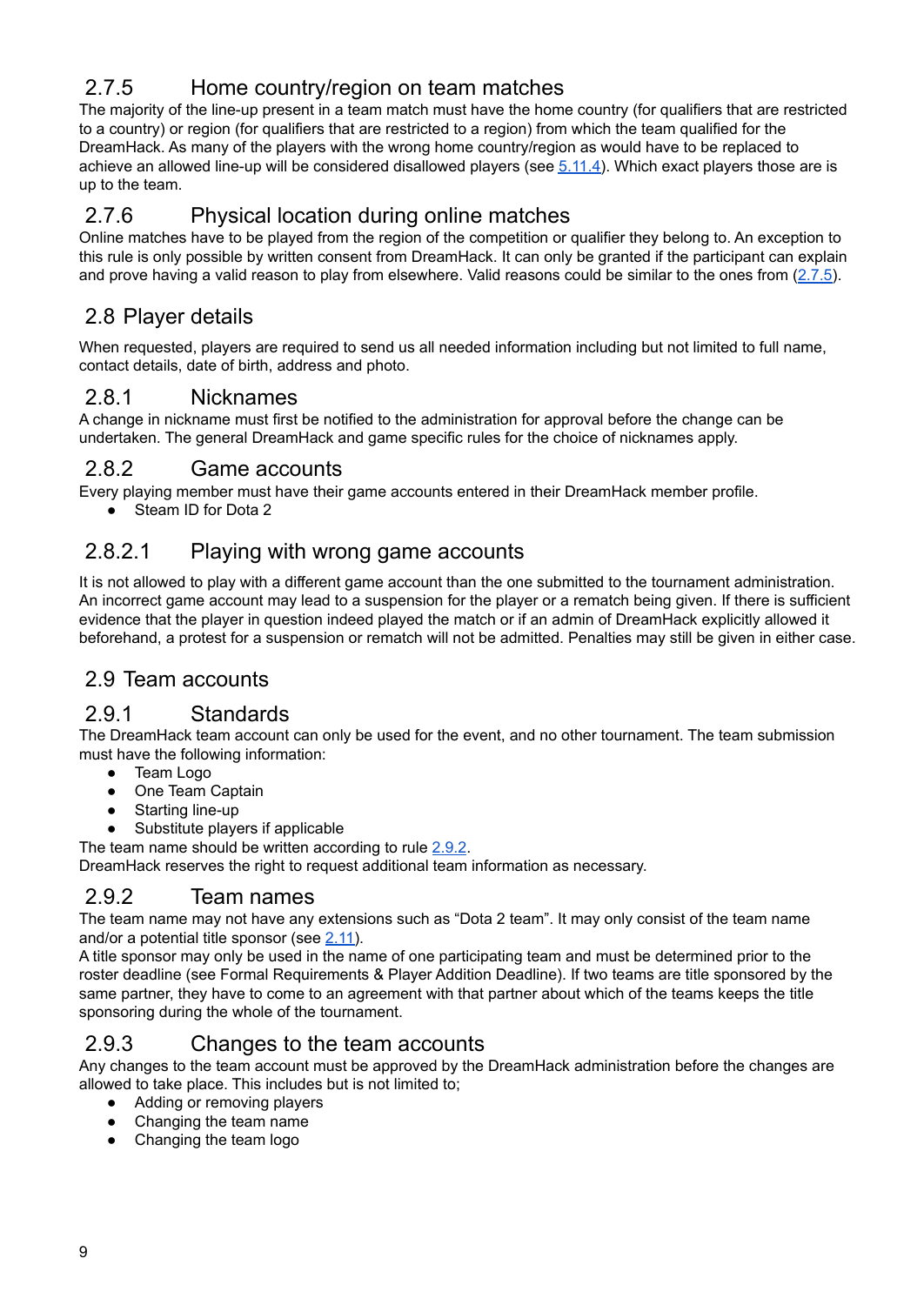#### <span id="page-9-0"></span>2.10 Licenses in the event

#### <span id="page-9-1"></span>2.10.1 Team license

The owner of a team is the person who is registered as the admin of the team on the DPC Team [Roster.](https://www.dota2.com/majorsregistration/) In the case of a team organization, this generally is a manager or a person representing the organization. In other cases it can be the captain of a team, any specific player or a neutral third party.

The license holder or representative is responsible for all actions and commitments of the team. Any changes in the team license must be reported to and accepted by the DreamHack administration before it can be followed through. Failure to report any changes in the license or omitting any needed information about the team may be punished with penalty points or other sanctions.

<span id="page-9-2"></span>The License holder is the entity that decides about the recipient of the prize money won under its license.

#### 2.10.1.1 Multiple squads

Teams from the same organization can play in the same Regional League. However, only one team from an organization can qualify for The International. If two teams from the same organization qualify for The International, that organization must either remove all of their ties to one of the teams, or only the top team will be eligible.

#### <span id="page-9-3"></span>2.10.2 Changing the team license holder

<span id="page-9-4"></span>The person that is the admin of the DPC Roster can transfer the admin to someone else at any point.

#### 2.11 Sponsor restrictions

#### <span id="page-9-5"></span>2.11.1 Mature content

Sponsors or partners that are solely or widely known for pornographic, drug use or other adult/mature themes and products are not allowed in connection to DreamHack.

#### <span id="page-9-6"></span>2.12 Prize money

All prize money should ideally be paid out 90 days after the DreamHack event in question has been completed, but it may take as long as 180 days for the payment to be completed.

If a participant is missing the proper payment information in their license sheet and hasn't provided it by other means to the head administration either, the prize money will not be paid out until a reasonable time after this has been rectified.

#### <span id="page-9-7"></span>2.12.1 Prize money transfer

The prize money will be sent as a bank transfer or over PayPal as specified by the License holder. Failure to provide sufficient information for the payments to be complete will result in payments not being made. If a participant has not collected their winnings or redeemed the cheque within one year of the initial payment date the prizes are forfeited.

#### <span id="page-9-8"></span>2.13 Penalties and consequences for leaving the event

#### <span id="page-9-9"></span>2.13.1 Leaving during an event

If a participant leaves during an ongoing event (i.e. between qualifier/wildcard-invite and event or between two stages of qualification or even between accepting the invitation to a qualifier and the qualifier), the participant forfeits all prize money accumulated for the event that stage belongs to and all its members get banned until the end of main event.

All matches involving participants that have left a stage of the event before it ended will be reset and deleted. In playoff brackets, the most recent or the next upcoming match (depending on the situation) of the participant will be considered a default win for his opponent.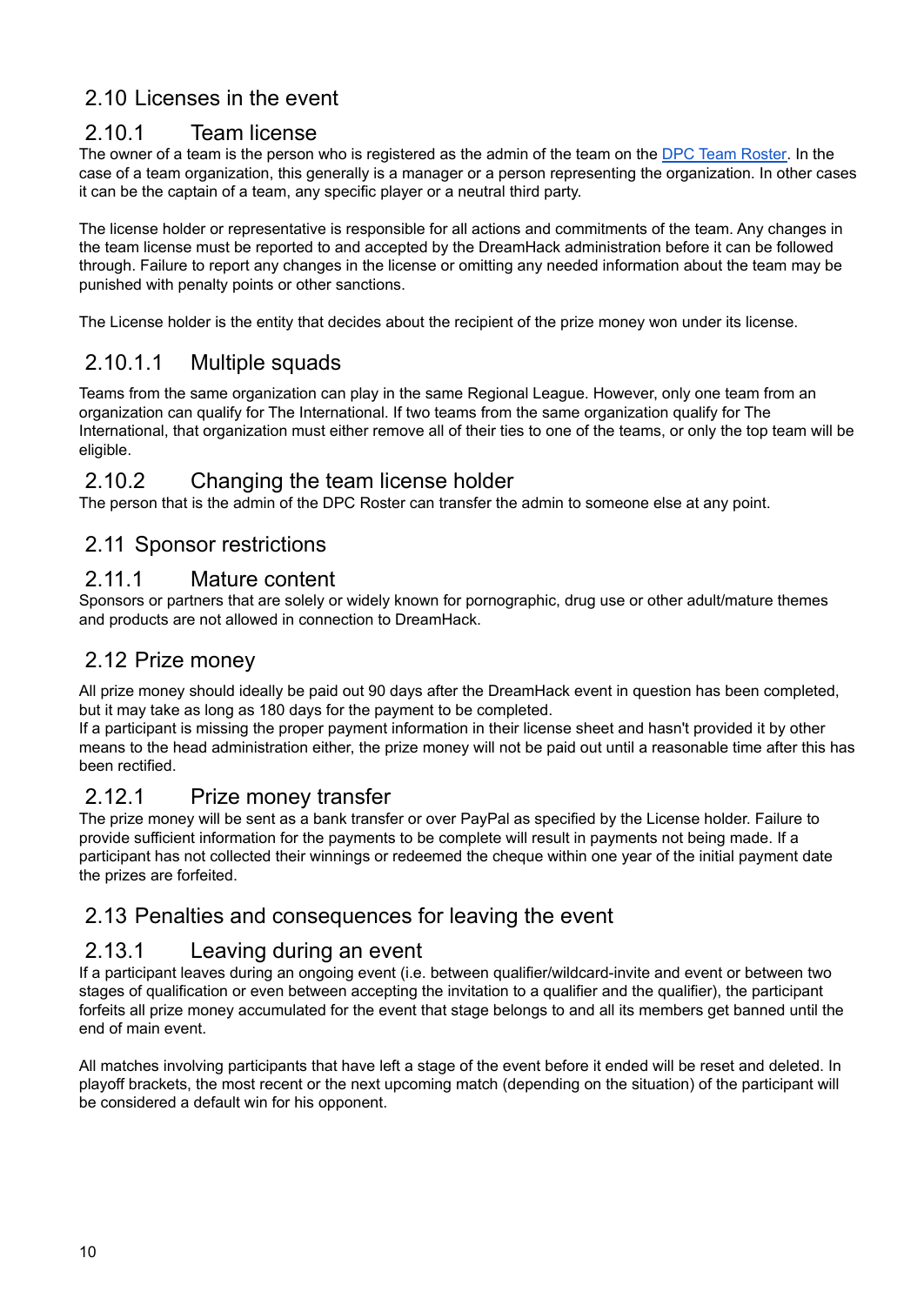#### <span id="page-10-0"></span>2.14 Match start

#### <span id="page-10-1"></span>2.14.1 Punctuality in online matches

All matches in the event should start as stated on the website, any changes in the time must be accepted by the opposing party and administrators (if rescheduling is generally possible). All participants in a match should be on the server and ready to go at the latest 10 minutes before the match is to start. The time might be adjusted by the tournament administration if deemed necessary.

#### <span id="page-10-2"></span>2.14.2 Not being punctual for an online match

Penalties can be awarded if a participant is not ready to play at the latest 10 minutes before the announced starting times. This penalty gets increased every 5 minutes until 15 minutes after the scheduled start of the match. At that point, the match will be postponed and instead of the delay penalties, a no-show (see [2.15.5\)](#page-10-5) will be awarded.

#### <span id="page-10-3"></span>2.14.3 Punctuality in offline matches

We expect every participant to be at the tournament area as stated in the tournament directions info mails to set up, prepare and solve any technical problems that might occur. If you notice at any point you will be late on one of the days, please inform a tournament official as soon as possible! Mitigating circumstances and attempts to inform ESL about the lateness and minimize the impact will be benevolently considered.

The following penalties apply in the first case (repeat offences will be more severely punished):

Arriving between the requested time and 30 minutes before match start – warning

For every 5 minutes later arrival (29-25 / 24-20 / 19-15 / etc.) – penalties are awared.

#### <span id="page-10-4"></span>2.14.4 Not being punctual for an offline match

If the match gets delayed due to late arrival (e.g. because of technical problems that could have been discovered beforehand without the lateness) or because of general misbehavior (e.g. as listed in [4.10.1\)](#page-14-4):

• for every (partial) 5 minutes delay in the match start caused by this  $(1-5/6-10/11-15/etc)$  – penalties are awarded

#### <span id="page-10-5"></span>2.14.5 Participants not showing

If a participant is not ready to play until 15 minutes after the scheduled start of the match, he is considered a no-show. In that case, the participant will be penalized, and the match will have to be rescheduled, if the schedule allows it. Otherwise, the tournament administration can decide to award (partial) default losses or disqualify the participant. After a second 15 minute period the opponent will be rewarded with a full match series win.

#### <span id="page-10-6"></span>2.15 Match procedures

#### <span id="page-10-7"></span>2.16 Match protests

#### <span id="page-10-8"></span>2.16.1 Definition

A protest is for problems that affect the match outcome; a protest may even be filed during a match for things like incorrect server settings and other related issues. A protest is the official communication between the parties and an admin.

#### <span id="page-10-9"></span>2.16.2 Match protest rules

#### <span id="page-10-10"></span>2.16.2.1 Deadline for match protests

The latest time that participants are allowed to issue a match protest is the earliest of the three following:

- 72 hours after the scheduled starting time of the match
- The beginning of the next match for either of the two participants (a minimum of 10 minutes has to be kept between two matches by all participants)
- Only at offline events: The end of the event day (departure of the admins)

#### <span id="page-10-11"></span>2.16.2.2 Contents of a match protest

The protest must contain detailed info about why the protest was filed, how the discrepancy came to be and when the discrepancy occurred. A protest may be declined if proper documentation is not presented. A simple "they are cheaters" will not do.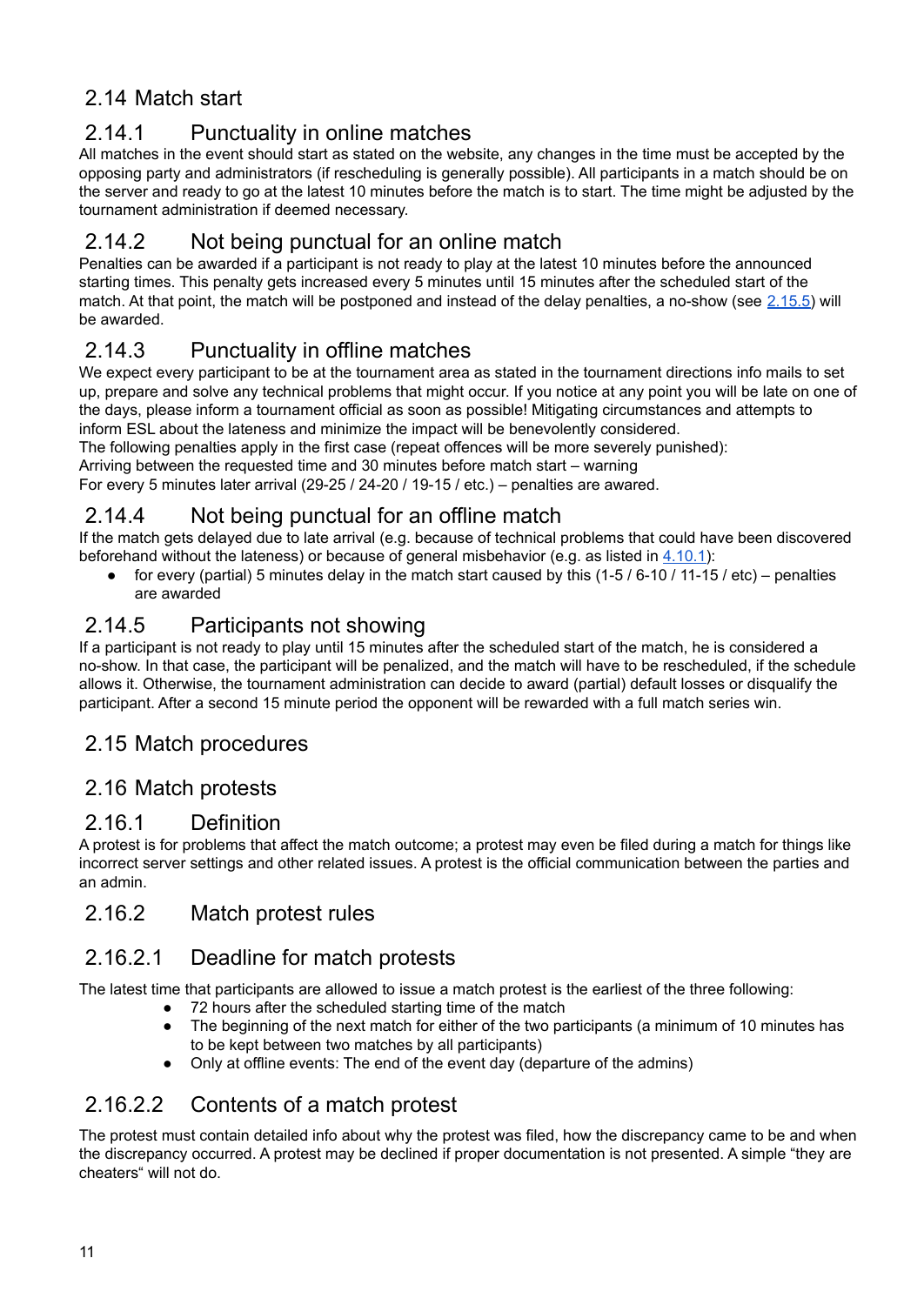#### <span id="page-11-0"></span>2.16.2.3 Behavior in match protests

Insults and flaming are strictly prohibited in a protest and may result in penalty points or the protest being ruled against the insulting party.

#### <span id="page-11-1"></span>2.17 Results in rematch

If the rules stipulate that a rematch is to be played, the victim of the incident can decide whether or not this rematch is actually to be played. If the victim of the offence decides that a rematch is to be played, then the old result is null and void, and only the new result will count in the rankings.

#### <span id="page-11-2"></span>2.18 Interviews

For every game that is broadcast on an DreamHack-arranged stream, one player from each team must be available for an interview (remotely for online matches). The team has to provide contact information for an interview in that case. The player should also be available for a comment after the match.

#### <span id="page-11-3"></span>2.19 Video presentation

In videos (e.g. interviews, feature videos or similar) that happen from an environment not controlled by DreamHack, the visible surroundings/background should be kept neutral, clean and presentable. If a team plans to showcase any sponsors, logos or advertisements (e.g. in a background banner or placed items), the planned settings need to be revised and approved by the league administration beforehand. In any case, obvious promotion of sponsor products (including consumption) is not allowed. Brand logos may never appear bigger than the players' faces on screen.

<span id="page-11-4"></span>Any personnel in areas containing players or a coach must not interact with them in any way during the matches.

#### 2.20 Voice communication

<span id="page-11-5"></span>Communication during matches is limited to the five players. One coach may be present during the draft.

#### 2.21 Camera obligations

Each player in an online event must be able to provide a clean camera feed for broadcast. Every participant needs to activate their camera a minimum of 15 minutes before the start time of the match. Participants may turn off their cameras between games in a series but must turn them back on a minimum of 5 minutes before the start of the next game. Failure to provide a clean camera feed for the full duration of the game (including pre-match) will result in the participant being subject to penalties. Their range depends on the details.

#### <span id="page-11-6"></span>**3 Replacements**

#### <span id="page-11-7"></span>3.1 Replacements

If a participant is for any reason unable to compete anymore in the event, a replacement will be called up. If this happens before the replacement deadline, the replacement will inherit any financial benefits like paid flights and hotels from the dropped participant.

Usually tournament groups or brackets will not be reseeded if they were already publicly announced before the drop-out happened. In special cases, when the fairness of the competition is in jeopardy, the administration can still change or even re-draw the tournament.

Replacement participants will be considered and contacted to ask whether or not they want to participate.

#### <span id="page-11-8"></span>3.1.1 Replacement tiebreaker

If participants have an identical score/position on/in the relevant invite list or qualifier, the one that has had the smallest change in line-up since then will be preferred.

If that leaves several options, the tournament administration will make a choice based on other results or/and random draw.

#### <span id="page-11-9"></span>3.1.2 Replacement deadline

A replacement deadline will be set by the tournament administration. Its passing does not mean that there will be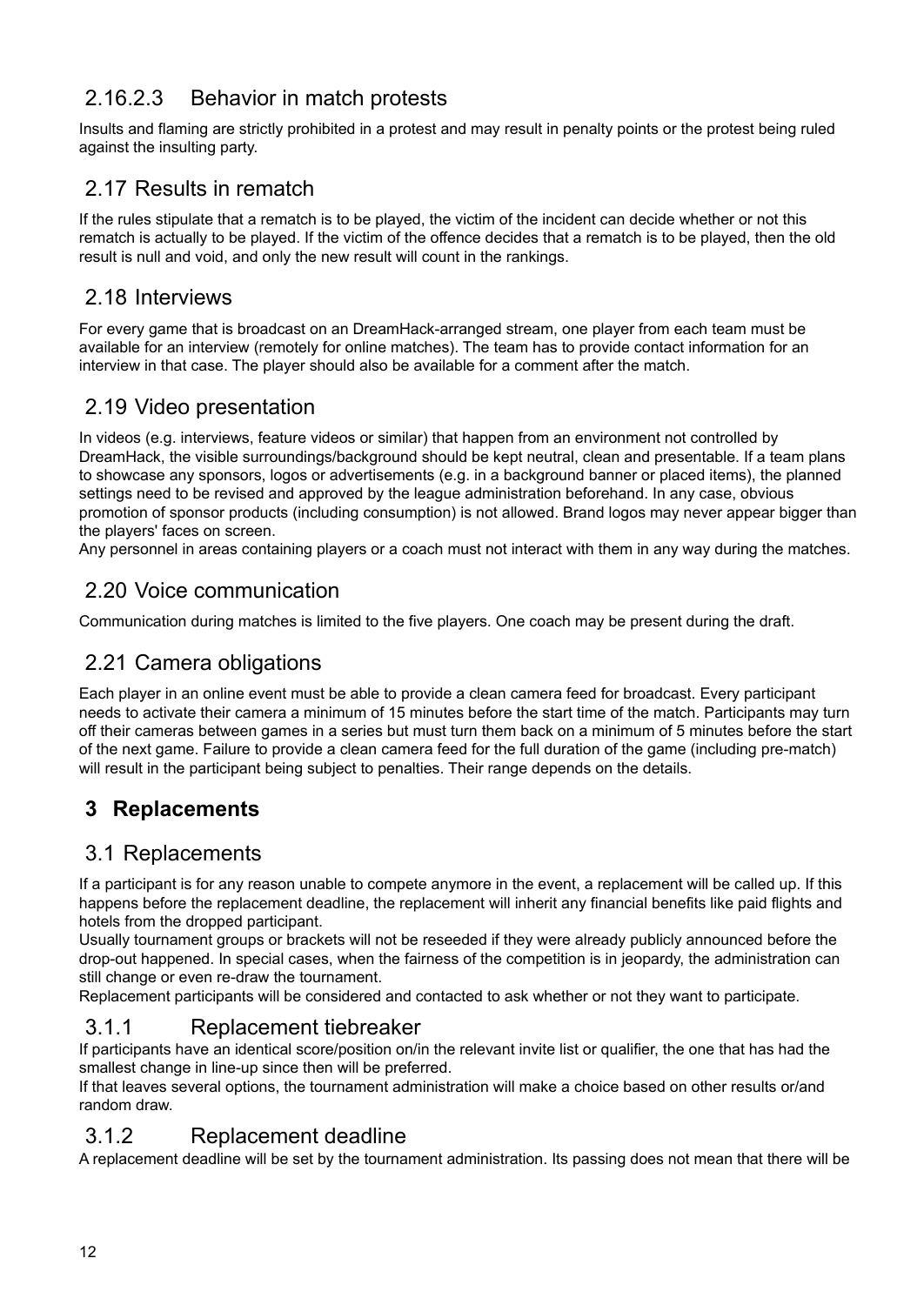no further replacement, but the rules for replacing are different from that point on, see [3.1.3](#page-12-0). If no replacement can be found, the stage may start with one less participant instead.

If no earlier deadline has been set, the public announcement of the tournament drawing is usually the replacement deadline.

#### <span id="page-12-0"></span>3.1.3 Qualified or invited event group stage or playoff participant

#### <span id="page-12-1"></span>3.1.3.1 Before the replacement deadline

The next in line will replace from the same qualifier, invite list or poll. If no one from the final stage of the same qualifier is available, the qualifiers of the other regions will be considered, starting with the home region

#### <span id="page-12-2"></span>3.1.3.2 After the replacement deadline

The administration will try to find any replacement by all available means.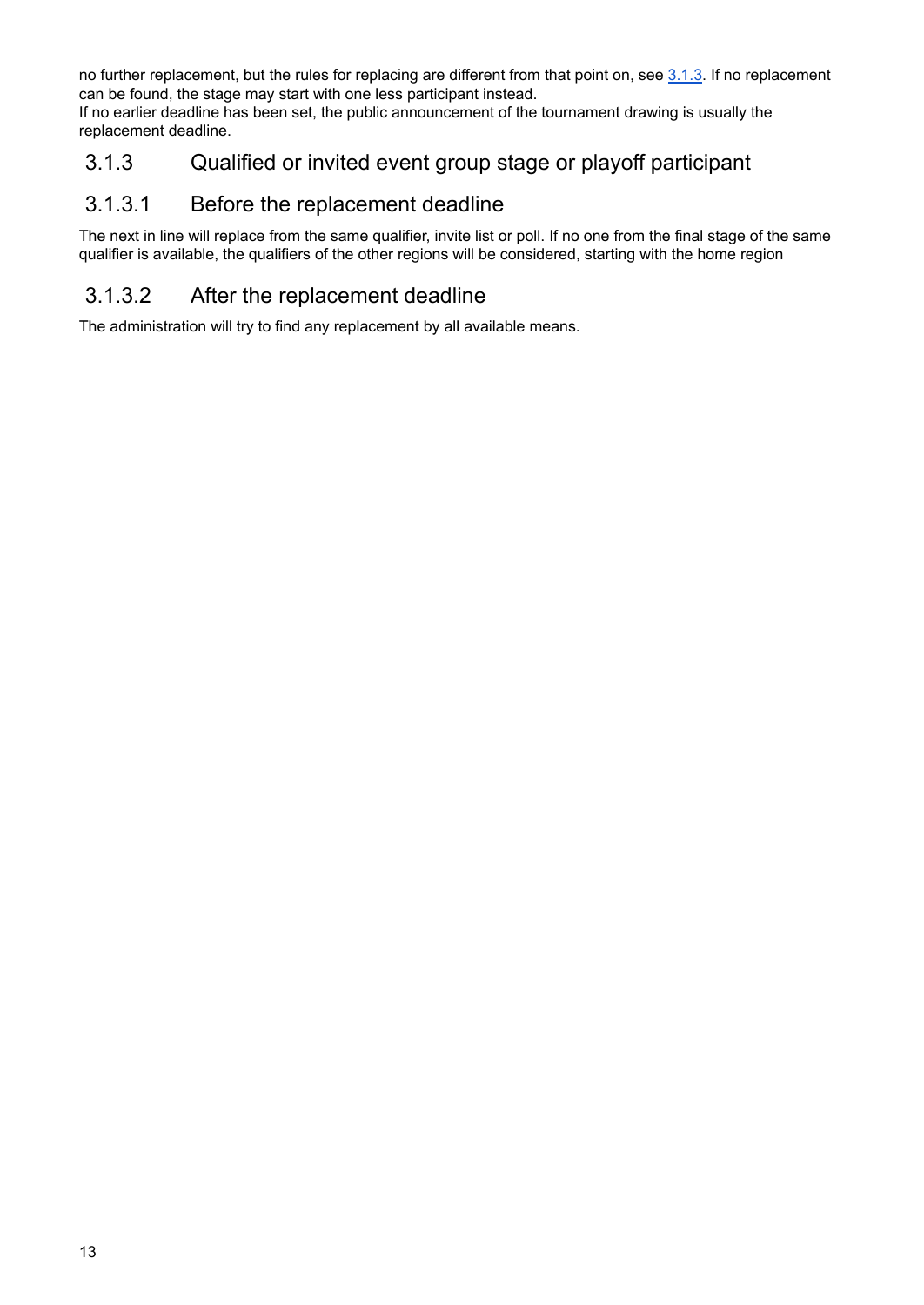#### <span id="page-13-0"></span>**4 Event rules**

#### <span id="page-13-1"></span>4.1 Equipment

DreamHack always provides monitors and computers. Depending on the discipline and the stage of the tournament, noise-cancelling headphones may be provided as well. Participants have to bring their own equipment (in particular: keyboard, mouse, mousepad, in-ear headphones with long enough cables, PS2->USB adapters if needed). Our machines do not support PS2-keyboards!

All player equipment is subject to the approval of DreamHack administration. DreamHack reserves the right to deny the use of any equipment and/or device providing an unfair competitive advantage. Players might be asked to hand in their equipment for additional checks. Participants who want to use more than one piece of the same equipment need to ask the tournament administration for approval.

#### <span id="page-13-2"></span>4.2 Config and drivers

All participants have to send in their configs and drivers until a specific deadline set by the tournament direction before the event. If any participant doesn't send in their configs and drivers, they may have to manually set up their config on site and play with default drivers. The team will not receive additional time to set up their config manually.

#### <span id="page-13-3"></span>4.3 Clothing

The players and teams need to ensure that they are all in equal coloured team attire, orderly long trousers and closed shoes (i.e. shorts or flip-flops are not allowed). Any kind of headwear is forbidden. Penalties will be awarded for minor violations of this rule (a minimum of 250\$ fine), but in major cases (for example but not limited to offensive content, other team clothing etc.), players will not be allowed to start their matches before the problematic piece of clothing has been replaced. If possible and deemed appropriate by the administration, DreamHack will provide suitable clothing for the participants that are not dressed according to the rule. The cost of provided clothing will then be subtracted from the prize money paid out to the participants. Any delay caused by change of clothing will be considered the players fault and penalised according to the rules of punctuality.

#### <span id="page-13-4"></span>4.4 Administrators

The instructions of administrators should always be obeyed and followed. Failure to do so may result in penalty points being awarded.

#### <span id="page-13-5"></span>4.5 Player and tournament brief

The player and tournament briefs are documents that will be sent to the participants by mail before the tournament. They are meant as extensions to the rulebook for a specific offline event and equally binding.

#### <span id="page-13-6"></span>4.6 Technical checklist

After completing their setup process the player will sign off on the DreamHack admins technical checklist. This process exists to ensure the integrity of the system used to compete before the match starts. Technical pauses caused by problems that would have been noticed if the checklist had been properly followed will be punished with one (1) minor penalty. By signing this document, participants confirm that they are ready to start their match as scheduled. Participants may be forced to start the match even if they failed to properly complete this process.

#### <span id="page-13-7"></span>4.7 Team communication tool

DreamHack will provide local TeamSpeak servers for all participants in team games to use as the main voice communication system. The communication on the voice server will be monitored by the tournament referees. DreamHack reserves the right to record all TeamSpeak communication during the event. No other communication tools are allowed, unless specifically mentioned by the tournament administration.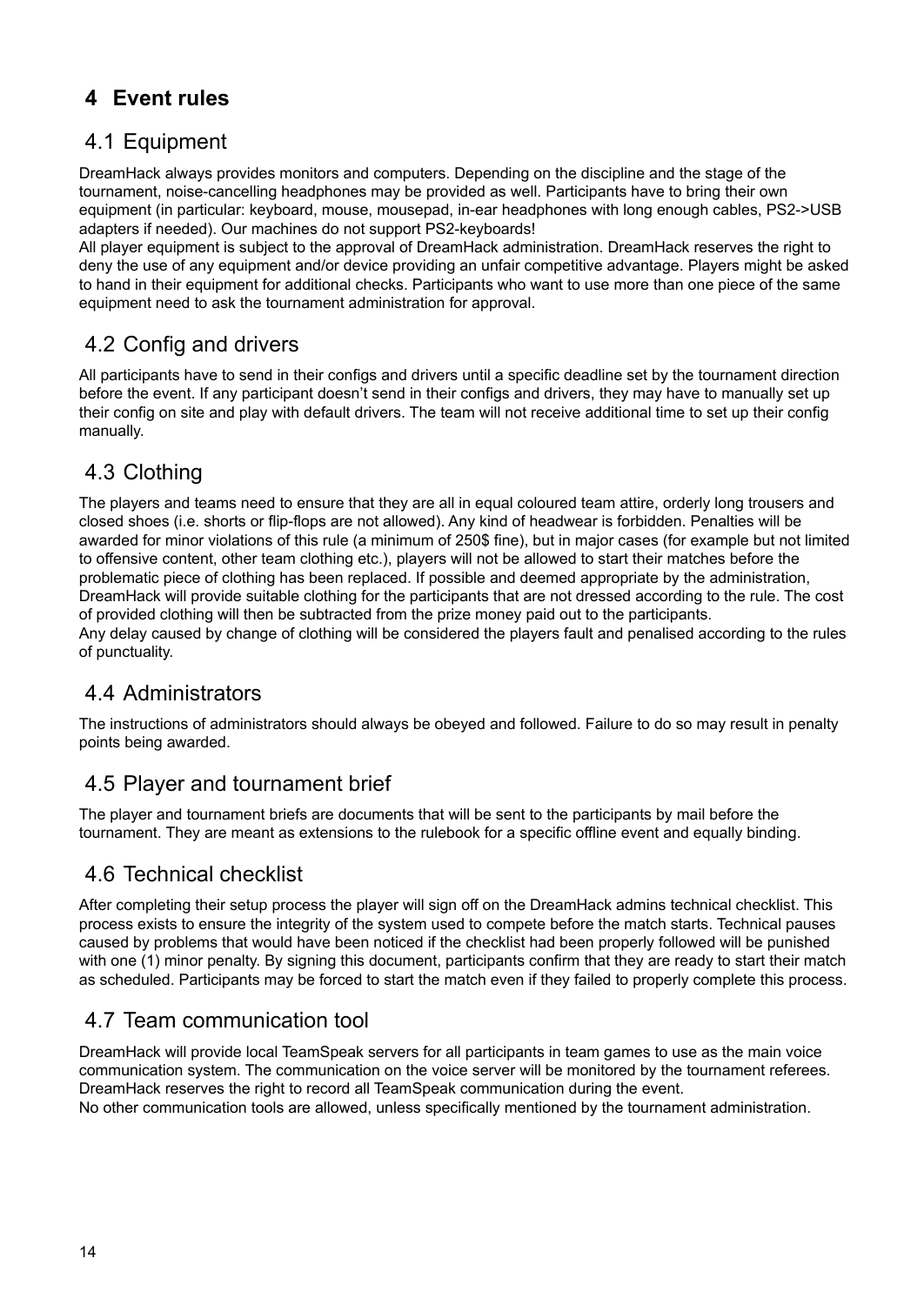#### <span id="page-14-0"></span>4.8 Media obligations

If DreamHack decides that one or more players need to be part of interviews (short pre-/post-match interviews and/or longer interview-sessions), a press conference or an autograph-, photograph- or video-session, then the players cannot deny this and must attend. Most events will have a mandatory media day, where participants will be photographed, filmed and interviewed by DreamHack for the event presentation.

The participants will receive a media schedule beforehand to be informed about the nature, duration and schedule of any activities of this kind that take more than 5 minutes.

#### <span id="page-14-1"></span>4.8.1 Missing media obligations

Not fulfilling the media obligations will result in penalties. Their range depends on the details.

Similar punishments will be applied if other, comparable media obligations are missed.

The fines can be reduced if the participant shows up with delay but still early enough to create the required content/have a reasonable session. The fines can be also/further reduced if the participant delivers proof of mitigating circumstances. The decision about that will be made by the administration alone.

#### <span id="page-14-2"></span>4.9 Stage matches

Each participant is required to play their stage matches, if they reach them. This part is an integral component of the tournament and exceptions will not be allowed.

#### <span id="page-14-3"></span>4.10 Gaming areas

#### <span id="page-14-4"></span>4.10.1 Food, drinks, smoking and behavior

If nothing else has been announced, it is forbidden to bring or eat any food in the tournament areas. Smoking or vaping is also strictly prohibited. Players are allowed to have beverages, but only in cups or bottles that have been provided by DreamHack, and only below the table unless told otherwise. Exaggerated loud noise and offensive language are forbidden.

Participants have to follow the hotel or venue rules in the practice areas.

Any violations can be punished with penalty points.

#### <span id="page-14-5"></span>4.10.2 Removable media

It is strictly forbidden to connect or use any removable media on the tournament computers without prior examination and approval from the tournament administrators.

#### <span id="page-14-6"></span>4.10.3 Mobile phones, tablets, cameras or similar devices

Participants are not allowed to bring any electronic devices, cameras or similar devices (e.g. vaporizer) into the gaming area unless prior permitted by the head admin. Such devices have to be handed to tournament officials before starting to set up before the first match.

Participants are not allowed to take photos and/or make any recordings on stage and during the opening ceremonies.

Paper versions of documents for tactical purposes are allowed in reasonable sizes and numbers (e.g. a notebook).

#### <span id="page-14-7"></span>4.10.4 Unused items

Items that are not immediately necessary (e.g. clothing that is not being worn, bags etc) have to be stored out of sight as indicated by DreamHack.

#### <span id="page-14-8"></span>4.10.5 Internet access

<span id="page-14-9"></span>Internet access on tournament computers is disabled for all participants.

#### 4.11 Warm-up period

A warm-up period of 30 minutes is normally provided before an offline match, although this period may not be guaranteed.

#### <span id="page-14-10"></span>4.12 Photo and other media rights

By participating, all players and other team members grant DreamHack the right to use any photographic, audio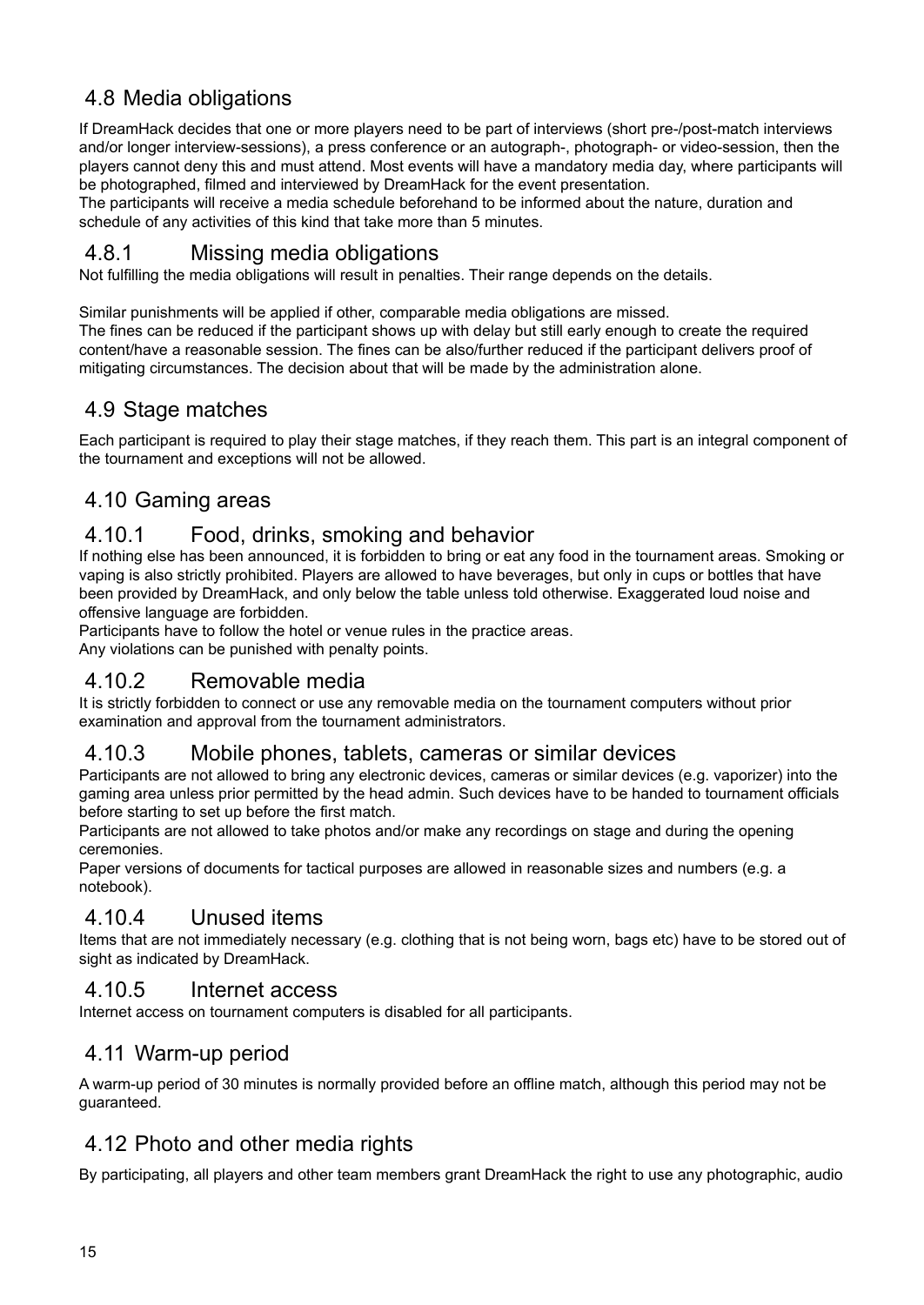or video material on their website or for any other promotional purpose.

Additionally, each player has to sign two copies of a release form that they will receive beforehand for reading and have to sign before they start their first match.

#### <span id="page-15-0"></span>4.13 Winners ceremony

<span id="page-15-1"></span>Participants have to stay in the tournament area for the winners ceremony after the Grand Final.

#### 4.14 DreamHack-provided areas

Only marketing activities that have been authorized by DreamHack are allowed in any DreamHack-provided areas (e.g. tournament areas, practice rooms, hotel rooms etc.).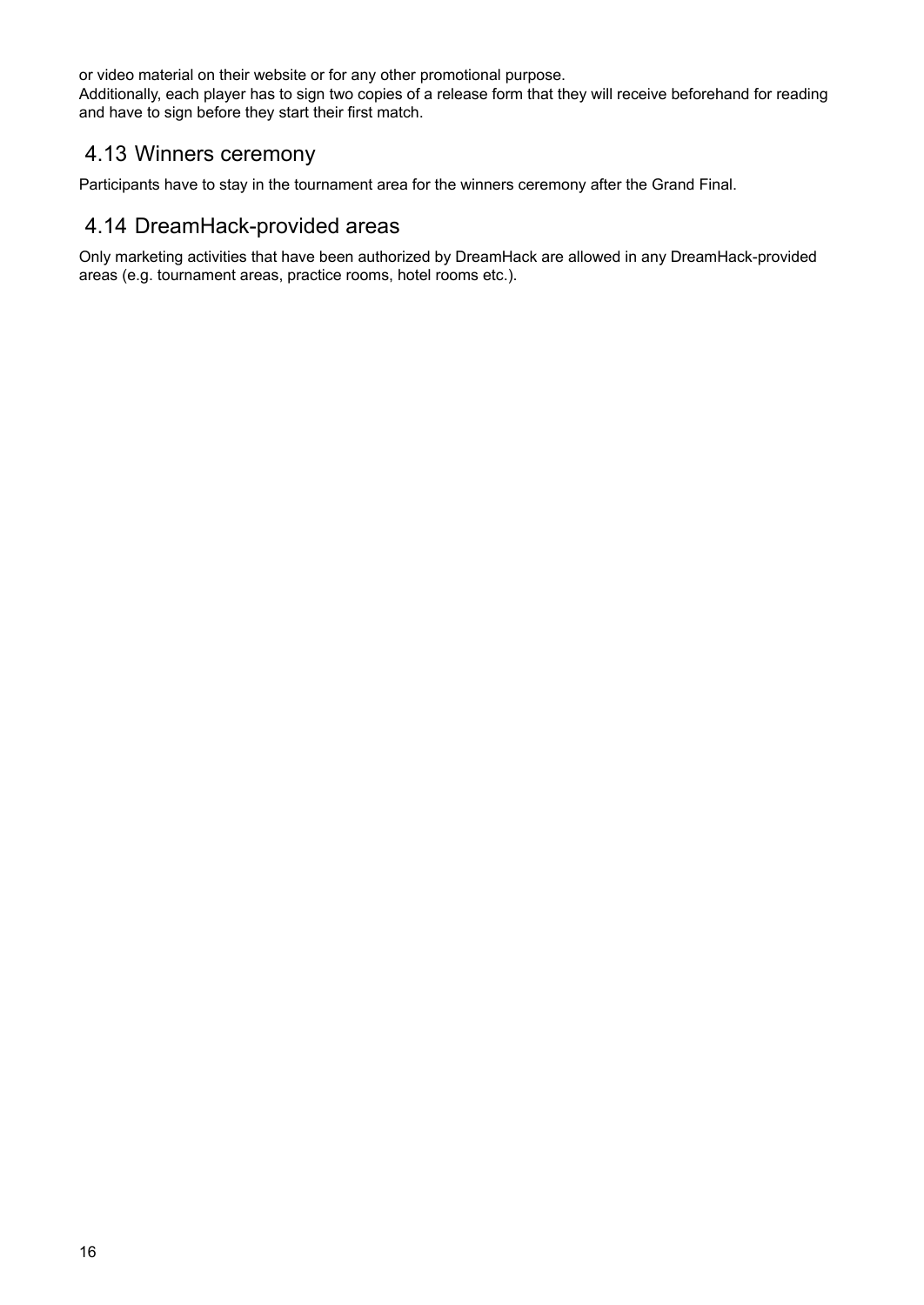#### <span id="page-16-0"></span>**5 Rule violations, punishments and ESIC**

DreamHack and its tournaments are part of ESIC, the Esports Integrity Commission. That means that all rules and regulations of ESIC apply to all DreamHack tournaments. You can look them up on their website at <https://esic.gg/>.

The following sub-paragraphs are meant to give you an impression about what things are forbidden. For more detailed information, please also visit the ESIC website.

#### <span id="page-16-1"></span>5.1 Code of conduct

Every participant has to behave with respect towards the representatives of the DreamHack, press, viewers, partners and other players. The participants are requested to represent esports, DreamHack, and their Sponsors honorably. This applies to behavior in-game and also in chats, messengers, comments and other media. We expect players to conduct themselves according to the following values:

- Compassion: treat others as you would be treated.
- Integrity: be honest, be committed, play fair.
- Respect: show respect to all other humans, including teammates, competitors, and event staff.
- Courage: be courageous in competition and in standing up for what is right.

Participants must not engage in harassment or hate speech in any form. This includes, but is not limited to:

- Hate speech, offensive behavior, or verbal abuse related to sex, gender identity and expression, sexual orientation, race, ethnicity, disability, physical appearance, body size, age, or religion.
- Stalking or intimidation (physically or online).
- Spamming, raiding, hijacking, or inciting disruption of streams or social media.
- Posting or threatening to post other people's personally identifying information ("doxing").
- Unwelcome sexual attention. This includes, unwelcome sexualized comments, jokes, and sexual advances.
- Advocating for, or encouraging, any of the above behavior.

Please refer to the AnyKey [Keystone](http://www.anykey.org/keystone-code/) [Code](https://esic.gg/codes/code-of-conduct/) to learn more about good sporting behavior. Refer to the ESIC Code of [Conduct](https://esic.gg/codes/code-of-conduct/) for detailed conduct rules and penalties

Violation of this Code of Conduct will result in penalty points. In the case of repeat or extreme violations, penalties may include disqualification, or banning from future DreamHack events.

#### <span id="page-16-2"></span>5.2 Cheating

#### <span id="page-16-3"></span>5.2.1 Cheat software

Any use of software that could be considered cheats is strictly forbidden. The tournament administration reserves the right to specify what is considered a cheat.

#### <span id="page-16-4"></span>5.2.2 Information abuse

Communication during the match with people not involved in the match is strictly forbidden, the same is true for using information about your game from other external sources (e.g. streams).

#### <span id="page-16-5"></span>5.2.3 Punishments for cheating

When cheating is uncovered in the event, the result(s) of the match(es) in question will be voided. The player will be disqualified, forfeit his prize money and be banned from all competitions.

#### <span id="page-16-6"></span>5.2.4 Methods to detect cheating

DreamHack reserves the right to use different methods to inspect participants and their equipment, with or without prior information. One of these is the use of metal detectors on participants entering the stage. Participants are not allowed to refuse these inspections.

#### <span id="page-16-7"></span>5.3 Doping

#### <span id="page-16-8"></span>5.3.1 Refusing to be tested

Refusing to be tested is considered doping. Punishments will be the same as for severe cases of substance abuse.

#### <span id="page-16-9"></span>5.3.2 List of prohibited substances and methods

The List of Prohibited Substances and Methods created by the Esports Integrity Commission (ESIC) is valid for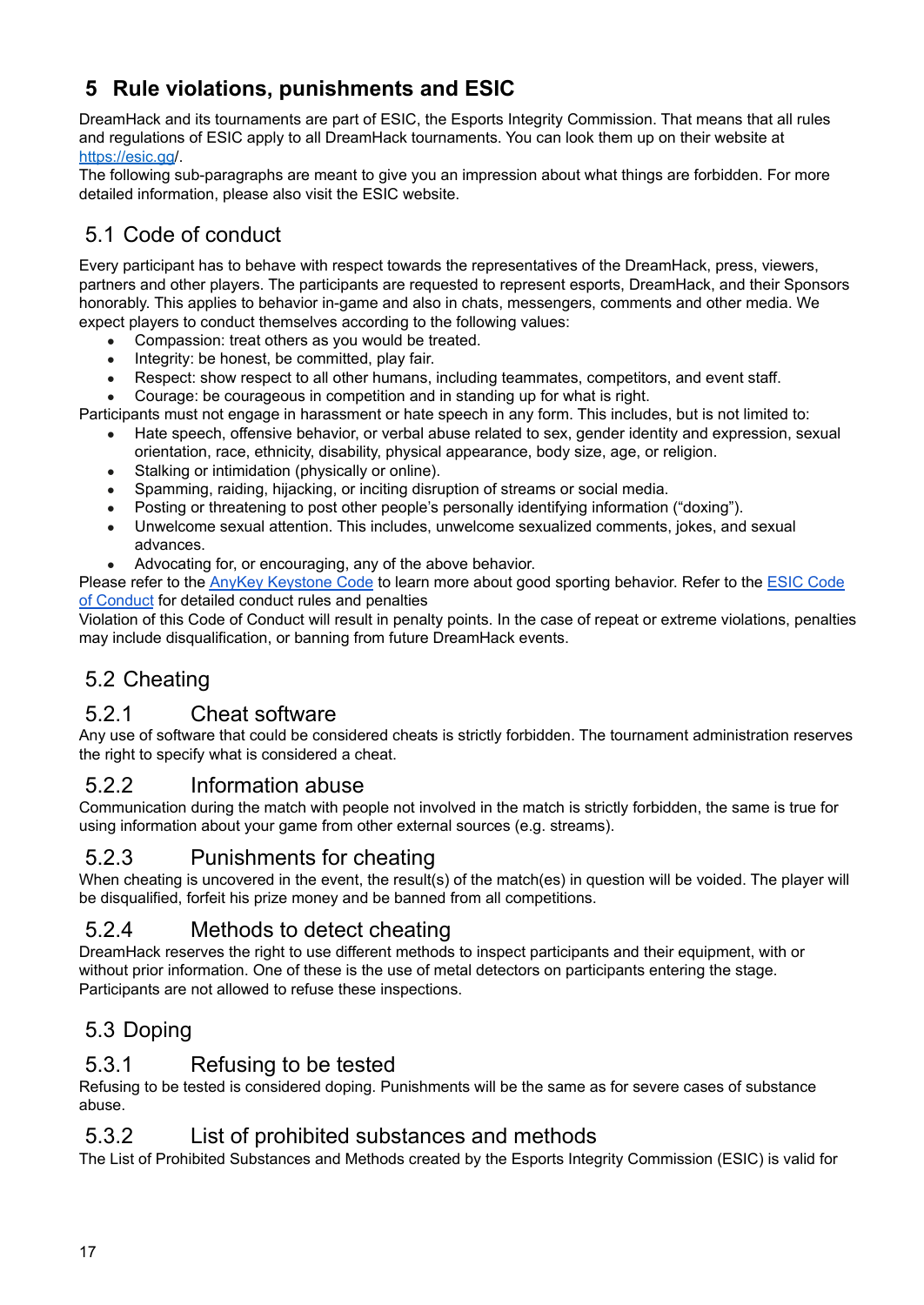the DreamHack tournaments. The Iist can be found here:

<https://esic.gg/codes/esic-prohibited-list/>

Any unsanctioned use of these substances is considered doping.

#### <span id="page-17-0"></span>5.3.3 Prescribed medication

If players have an active prescription for a substance on the WADA list, they have to send proof to the tournament administration before the first day of the tournament (deadline in local time). They may still be subject to a doping test, but a positive result for the prescribed substance will be disregarded.

#### <span id="page-17-1"></span>5.3.4 Punishments for doping

Mild cases of doping will be punished with a warning and possibly minor penalty points for the participant. Severe cases (i.e. use of drugs containing performance enhancing substances, like Adderall) will be punished with nullification of the results achieved under the influence of the substance, a ban of one to two (1-2) years, forfeiture of the prize money won, as well as disqualification of the participant.

If a player is found guilty of a severe case of doping only after the last match of the tournament has already been over for at least 24 hours, the player will still get a ban, but the tournament result will remain in place and there are no consequences for the team. Mild cases will not be punished at all, after that time.

#### <span id="page-17-2"></span>5.4 Using alcohol or other psychoactive drugs

To play a match, be it online or offline, under the influence of alcohol or other psychoactive drugs, even if not among the punishable substances linked under [5.3.2,](#page-16-9) is strictly prohibited, and may lead to severe punishment. Moderate consumption of alcohol outside the active tournament hours for a participant is permitted if not in conflict with local/national law.

#### <span id="page-17-3"></span>5.5 Betting

No players, team managers, staff or management of attending organizations may be involved in betting or gambling, associate with betters or gamblers, or provide anyone any information that may assist betting or gambling, either directly or indirectly, for any of the DreamHack matches or the tournament in general. Any betting or gambling against your own organizations' matches will lead to an immediate disqualification of the organization and a minimal ban of 1 year from all DreamHack competitions for all persons involved. Any other violation will be penalized at the sole discretion of the tournament direction.

#### <span id="page-17-4"></span>5.6 Competition manipulation

Offering money/benefits, making threats or exerting pressure towards anyone involved with DreamHack with the goal of influencing a result of a match is considered competition manipulation. The most common example is offering your opponent money to let you win.

#### <span id="page-17-5"></span>5.6.1 Punishments for competition manipulation

When attempted competition manipulation is uncovered in the DreamHack, the result(s) of the match(es) in question will be voided. The player will be disqualified, forfeit his prize money and be banned from all competitions in DreamHack for a duration of between one and two (1-2) years. A monetary fine is possible. In team competitions, the team will be disqualified from the DreamHack event where the attempt occurred.

#### <span id="page-17-6"></span>5.7 Match fixing

Using any means to manipulate the outcome of a match for purposes that are not sportive success in the tournament in question is considered match fixing. The most common example is intentionally losing a match to manipulate a bet on the match.

#### <span id="page-17-7"></span>5.7.1 Punishments for match fixing

When match fixing is uncovered in the DreamHack, the result(s) of the match(es) in question will be voided. The player will be disqualified, forfeit his prize money and be banned from all competitions.

#### <span id="page-17-8"></span>5.8 Limitations for issuing punishments

Punishments can be issued for a limited amount of time after the incident that is being punished. In case of cheating and match-fixing, this duration is set to 10 years. For infractions like ringing, faking, lying about legally relevant personal information (name, age, nationality, residency, …), the duration is set to 5 years. Smaller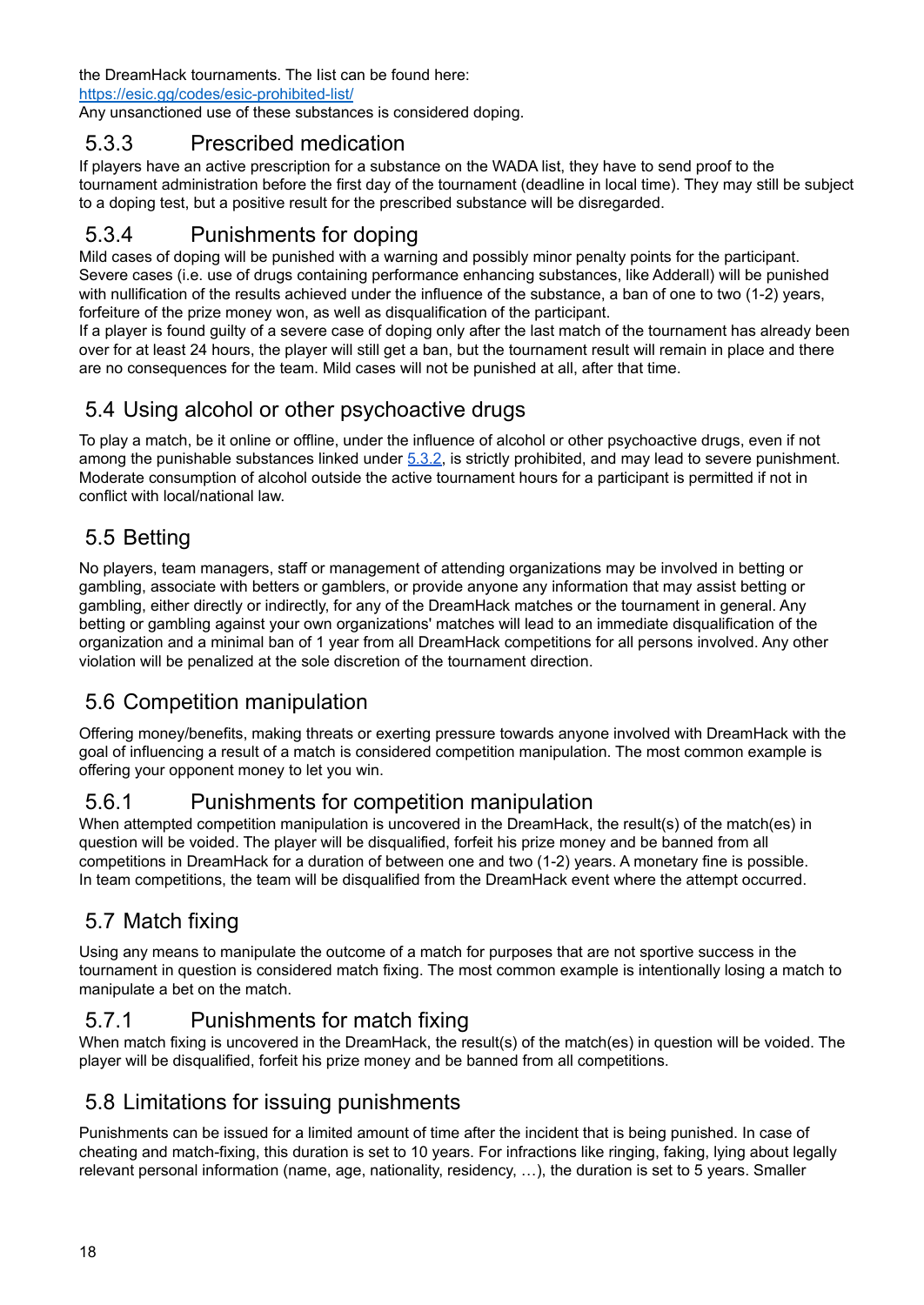infractions may expire earlier.

#### <span id="page-18-0"></span>5.9 Publisher or ESIC bans

DreamHack reserves the right to refuse players who have standing bans from the game publisher to take part in DreamHack tournaments.

<span id="page-18-1"></span>Also, ESIC and Dota 2 VAC bans will be honoured.

#### 5.10 Breach of netiquette

For an orderly and pleasant game, it is essential that all players have a sportive and fair attitude. Breaches of this rule will be punished with penalties. The most important and most common offenses are listed below. However, the administration may assign penalties for not explicitly listed types of breach of netiquette (e.g. harassment).

#### <span id="page-18-2"></span>5.10.1 Public behavior

All participants shall abstain, at all times, from poor, undesirable, or negative behavior towards anybody involved with the tournament in any way.

All participants shall abstain, at all times, from any action or inaction that brings anybody involved with the tournament in any way into public disrepute, contempt, scandal or ridicule or reduces the public relations or commercial value of any involved party. This includes derogatory comments aimed at DreamHack, its partners or products in interviews, statements and/or social media channels.

#### <span id="page-18-3"></span>5.10.2 Insults

All insults occurring in connection with DreamHack will be punished. This primarily applies to insults during a match but also on the DreamHack website (forums, match comments, player guestbooks, support and protest tickets, etc.). Insults on IRC, IM programs, E-mail or other means of communication will be punished if they can be linked to DreamHack and the evidence is clear.

Particularly severe abuse cases with radical statements or the threat of physical violence can result in significantly heavier penalties including the exclusion or to the disqualification of the player.

Depending on the nature and severity of the insult the penalty will be assigned to the player or to the team in team leagues. In team competitions players may also be barred from playing for one or more match weeks.

#### <span id="page-18-4"></span>5.10.3 Spamming

The excessive posting of senseless, harassing or offensive messages is regarded as spamming in DreamHack. Spamming on the website (forums, match comments, player guestbooks, support and protest tickets, etc.) will be punished depending on the nature and severity of the offense.

#### <span id="page-18-5"></span>5.10.4 Spamming In-game

Penalties will be awarded if the chat function in-game is abused towards the goal of annoying the opponent, or generally stir the flow of the play. The all chat functions are there to communicate efficiently with the opponent and the match admins.

#### <span id="page-18-6"></span>5.10.5 Damaging or soiling

Participants taking action that could or does result in damage or soiling of rooms, furniture, equipment or similar items will be fined. The fine will be based on the cost to restore the original state, handling efforts to fix the issue and damaged reputation with third parties or the public.

#### <span id="page-18-7"></span>5.11 Unsportsmanlike behavior

For an orderly and pleasant game, it is essential that all players have sportsmanlike behavior. The most important and most common offences are listed below. However, the administration may assign penalties for not explicitly listed types of unsportsmanlike behavior.

#### <span id="page-18-8"></span>5.11.1 Faking match results

If a team is caught entering false match results into the match page, or in other ways trying to falsify the match result, the team will be awarded with penalties.

#### <span id="page-18-9"></span>5.11.1.1 Cheat suspicion

When cheating is suspected, and the match media in question has been faked, penalties will be awared.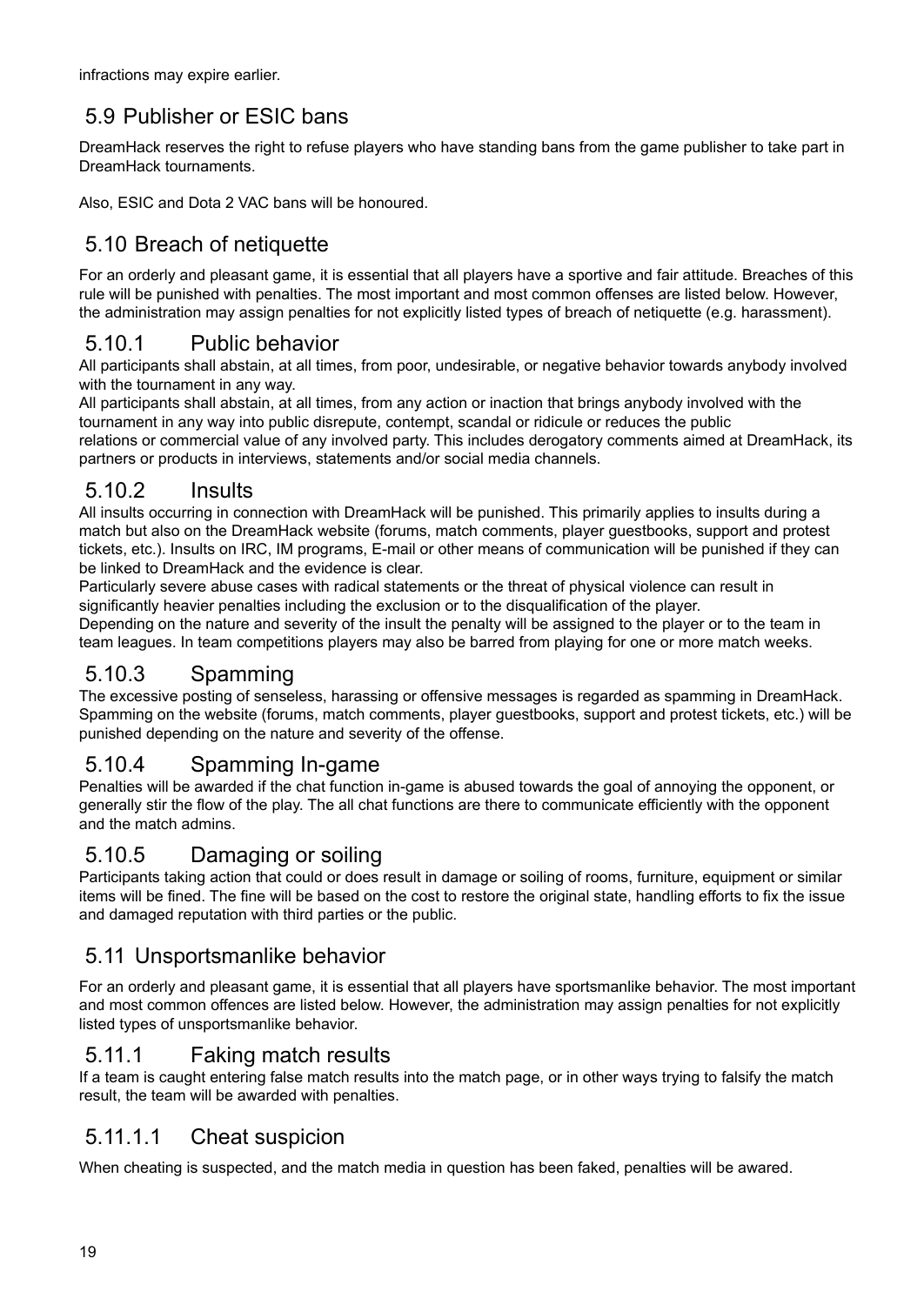#### <span id="page-19-0"></span>5.11.2 Ringer/faker

Any players involved in faking or ringing a player will be receiving penalties.

#### <span id="page-19-1"></span>5.11.3 Playing with a disallowed player

Using a disallowed player will result in penalties or a disqualification.

#### <span id="page-19-2"></span>5.11.4 Misleading admins or players

Any attempts to deceive opposing players, admins, or anyone else related to the DreamHack may be penalized.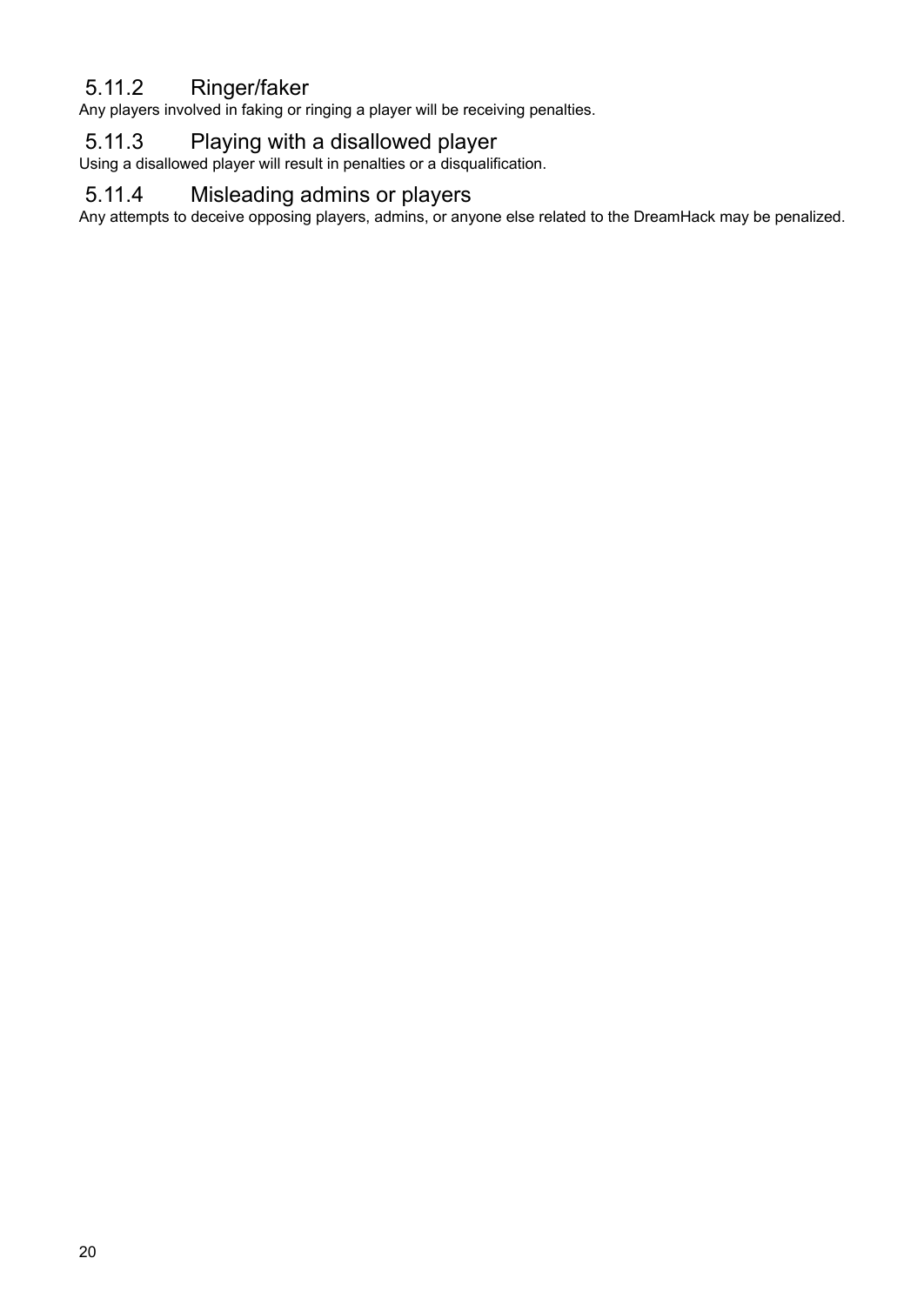#### <span id="page-20-0"></span>**6 Appendix**

#### <span id="page-20-1"></span>6.1 List of countries/territories and their assigned DreamHack regions

If your country is not listed below or you are uncertain about which country is yours, see  $2.7.3$  or ask an admin.

| Ascension Island            | Europe & Africa  |
|-----------------------------|------------------|
| Andorra                     | Europe & Africa  |
| <b>United Arab Emirates</b> | Asia & Australia |
| Afghanistan                 | Asia & Australia |
| Antigua and Barbuda         | Americas         |
| Anguilla                    | Americas         |
| Albania                     | Europe & Africa  |
| Armenia                     | Europe & Africa  |
| <b>Netherlands Antilles</b> | Americas         |
| Angola                      | Europe & Africa  |
| Antarctica                  | Americas         |
| Argentina                   | Americas         |
| American Samoa              | Asia & Australia |
| Austria                     | Europe & Africa  |
| Australia                   | Asia & Australia |
| Aruba                       | Americas         |
| Åland                       | Europe & Africa  |
| Azerbaijan                  | Europe & Africa  |
| Bosnia and Herzegovina      | Europe & Africa  |
| <b>Barbados</b>             | Americas         |
| Bangladesh                  | Asia & Australia |
| Belgium                     | Europe & Africa  |
| <b>Burkina Faso</b>         | Europe & Africa  |
| Bulgaria                    | Europe & Africa  |
| Bahrain                     | Asia & Australia |
| Burundi                     | Europe & Africa  |
| Benin                       | Europe & Africa  |
| Bermuda                     | Americas         |
| <b>Brunei</b>               | Asia & Australia |
| <b>Bolivia</b>              | Americas         |
| <b>Brazil</b>               | Americas         |
| <b>Bahamas</b>              | Americas         |
| <b>Bhutan</b>               | Asia & Australia |
| <b>Bouvet Island</b>        | Americas         |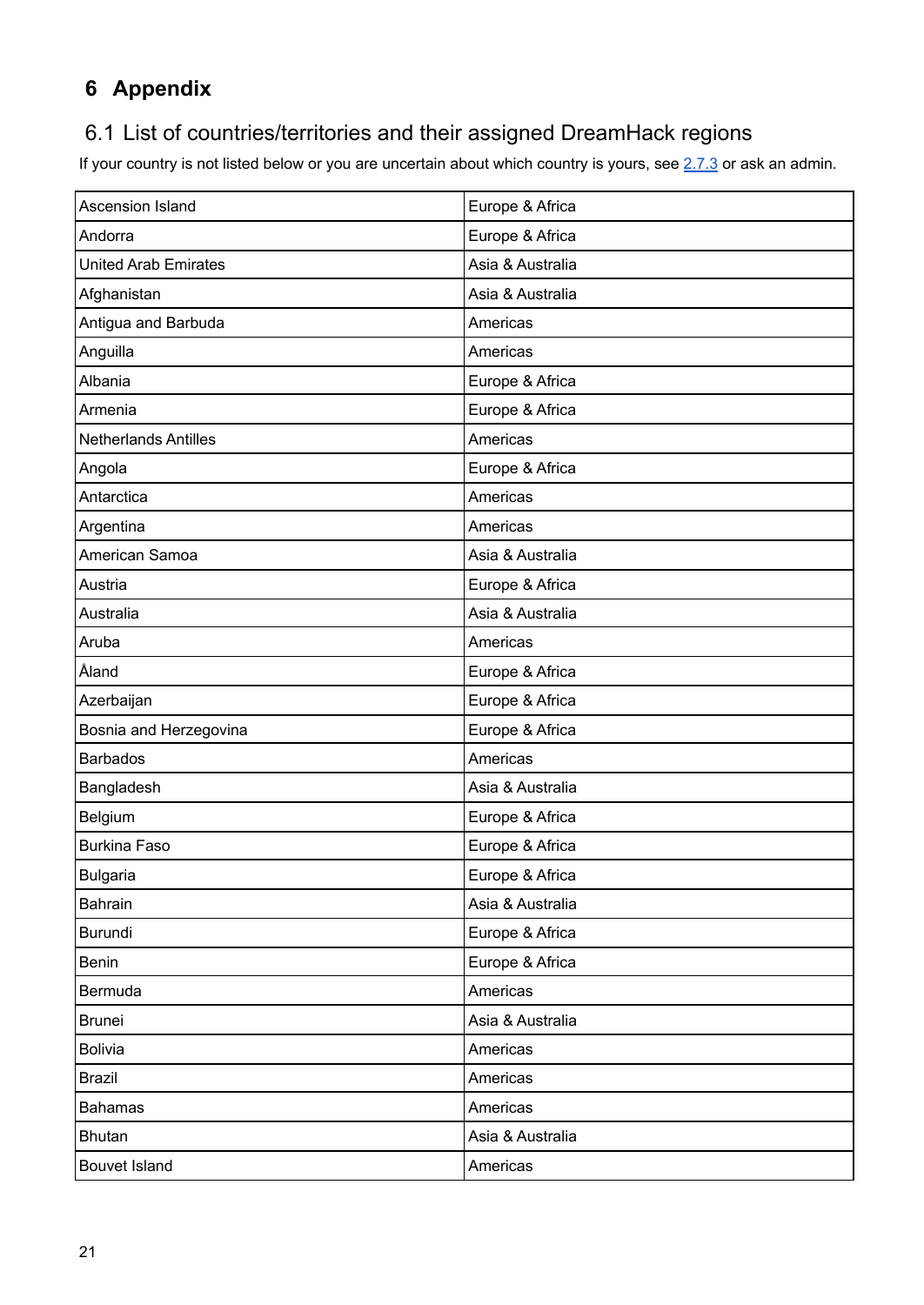| Botswana                         | Europe & Africa  |
|----------------------------------|------------------|
| <b>Belarus</b>                   | Europe & Africa  |
| <b>Belize</b>                    | Americas         |
| Canada                           | Americas         |
| Cocos (Keeling) Islands          | Asia & Australia |
| Democratic Republic of the Congo | Europe & Africa  |
| Central African Republic         | Europe & Africa  |
| Republic of the Congo            | Europe & Africa  |
| Switzerland                      | Europe & Africa  |
| Côte d'Ivoire                    | Europe & Africa  |
| Cook Islands                     | Asia & Australia |
| Chile                            | Americas         |
| Cameroon                         | Europe & Africa  |
| People's Republic of China       | Asia & Australia |
| Colombia                         | Americas         |
| Costa Rica                       | Americas         |
| Cuba                             | Americas         |
| Cape Verde                       | Europe & Africa  |
| Christmas Island                 | Asia & Australia |
| Cyprus                           | Europe & Africa  |
| <b>Czech Republic</b>            | Europe & Africa  |
| Germany                          | Europe & Africa  |
| Djibouti                         | Europe & Africa  |
| Denmark                          | Europe & Africa  |
| Dominica                         | Americas         |
| Dominican Republic               | Americas         |
| Algeria                          | Europe & Africa  |
| Ecuador                          | Americas         |
| Estonia                          | Europe & Africa  |
| Egypt                            | Europe & Africa  |
| Western Sahara                   | Europe & Africa  |
| Eritrea                          | Europe & Africa  |
| Spain                            | Europe & Africa  |
| Ethiopia                         | Europe & Africa  |
| European Union                   | Europe & Africa  |
| Finland                          | Europe & Africa  |
| Fiji                             | Asia & Australia |
| <b>Falkland Islands</b>          | Americas         |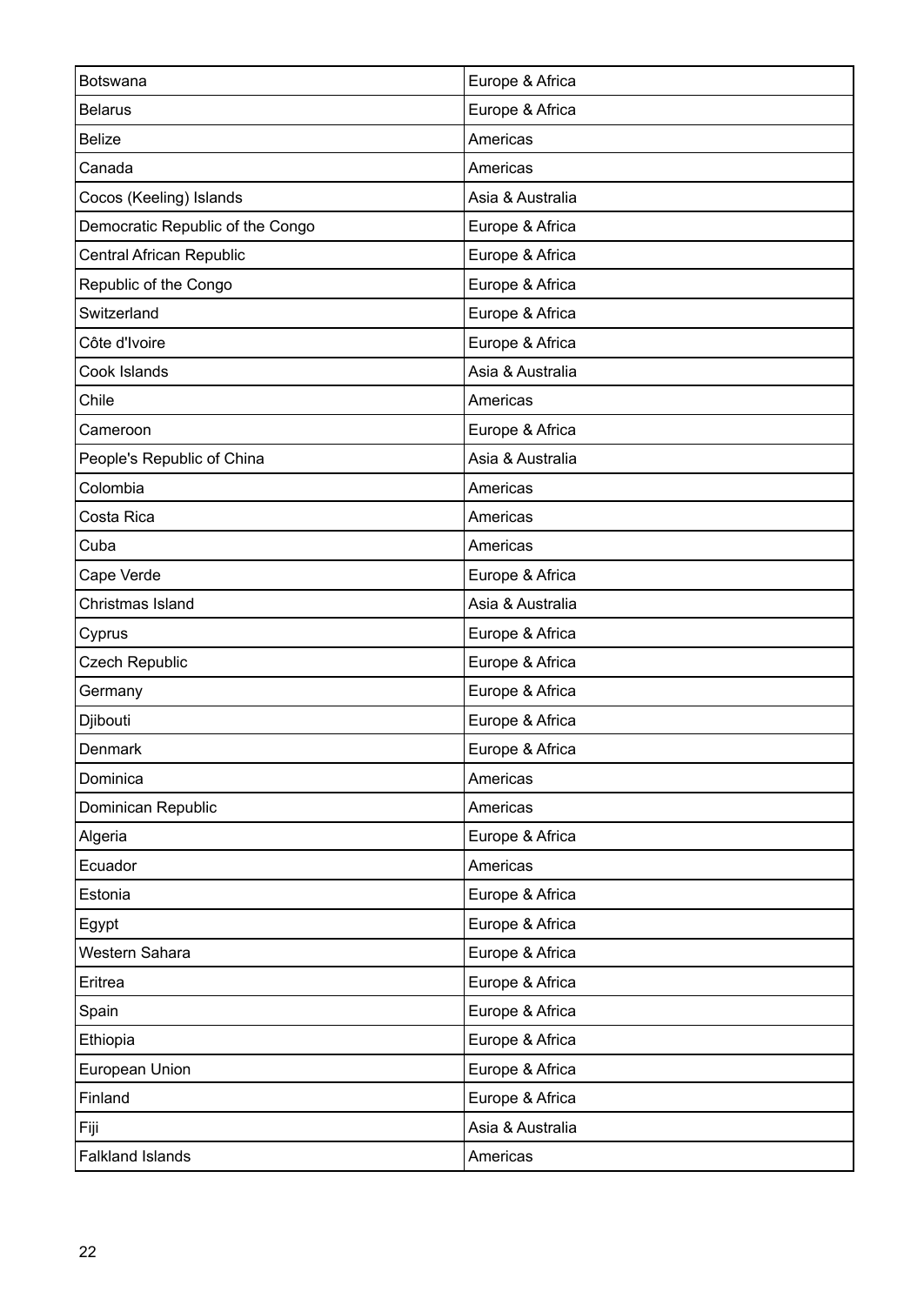| <b>Federated States of Micronesia</b>        | Asia & Australia |
|----------------------------------------------|------------------|
| Faroe Islands                                | Europe & Africa  |
| France                                       | Europe & Africa  |
| Gabon                                        | Europe & Africa  |
| United Kingdom                               | Europe & Africa  |
| Grenada                                      | Americas         |
| Georgia                                      | Europe & Africa  |
| French Guiana                                | Europe & Africa  |
| Guernsey                                     | Europe & Africa  |
| Ghana                                        | Europe & Africa  |
| Gibraltar                                    | Europe & Africa  |
| Greenland                                    | Europe & Africa  |
| The Gambia                                   | Europe & Africa  |
| Guinea                                       | Europe & Africa  |
| Guadeloupe                                   | Americas         |
| <b>Equatorial Guinea</b>                     | Europe & Africa  |
| Greece                                       | Europe & Africa  |
| South Georgia and the South Sandwich Islands | Americas         |
| Guatemala                                    | Americas         |
| Guam                                         | Asia & Australia |
| Guinea-Bissau                                |                  |
|                                              | Europe & Africa  |
| Guyana                                       | Americas         |
| Hong Kong                                    | Asia & Australia |
| Heard Island and McDonald Islands            | Americas         |
| Honduras                                     | Americas         |
| Croatia                                      | Europe & Africa  |
| Haiti                                        | Americas         |
| Hungary                                      | Europe & Africa  |
| Indonesia                                    | Asia & Australia |
| Republic of Ireland / NorthernIreland        | Europe & Africa  |
| Israel                                       | Europe & Africa  |
| Isle of Man                                  | Europe & Africa  |
| India                                        | Asia & Australia |
| British Indian Ocean Territory               | Asia & Australia |
| Iraq                                         | Asia & Australia |
| Iran                                         | Asia & Australia |
| Iceland                                      | Europe & Africa  |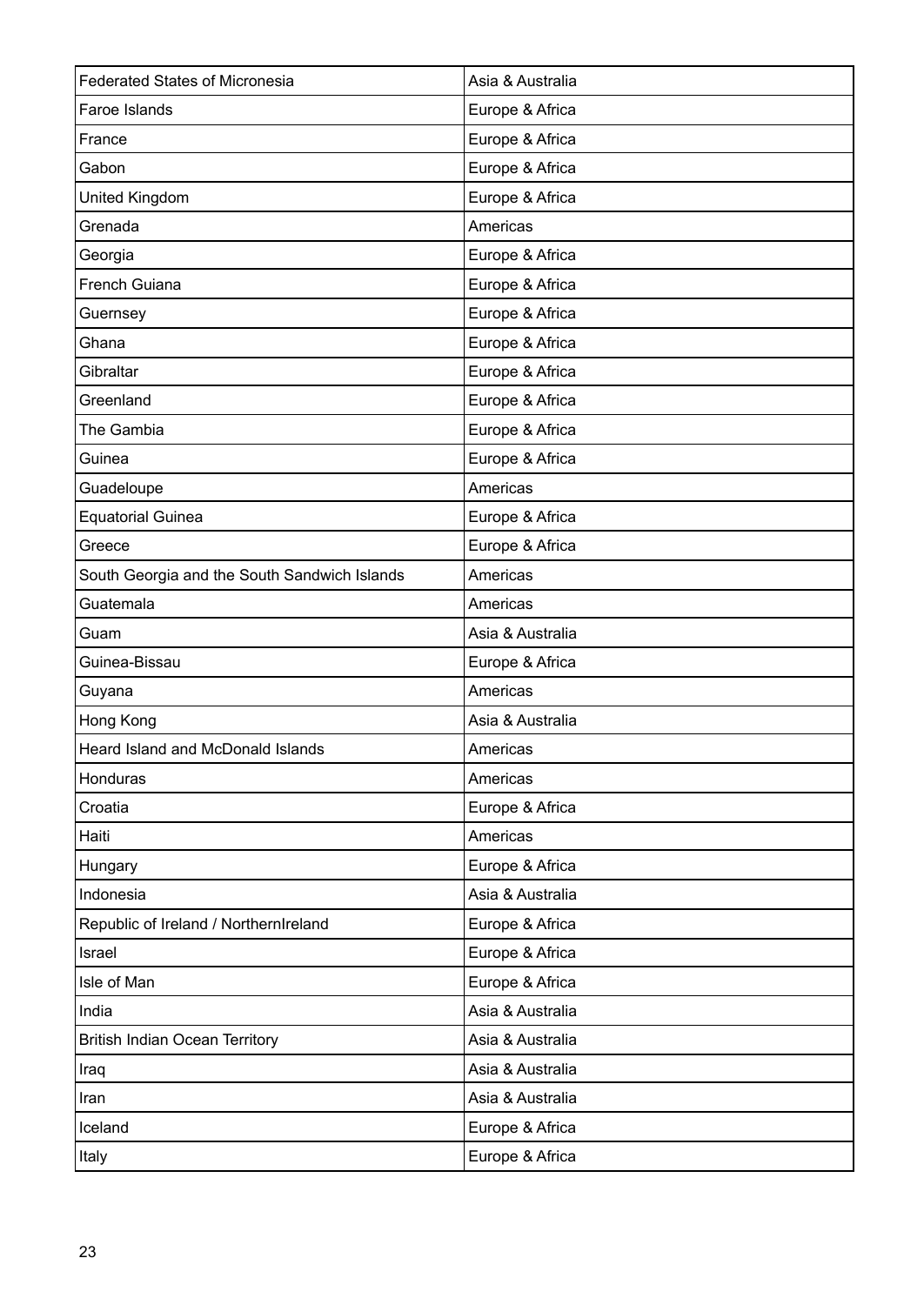| Jersey                                | Europe & Africa  |
|---------------------------------------|------------------|
| Jamaica                               | Americas         |
| Jordan                                | Asia & Australia |
| Japan                                 | Asia & Australia |
| Kenya                                 | Europe & Africa  |
| Kyrgyzstan                            | Asia & Australia |
| Cambodia                              | Asia & Australia |
| Kiribati                              | Asia & Australia |
| Comoros                               | Europe & Africa  |
| Saint Kitts and Nevis                 | Americas         |
| Democratic People's Republic of Korea | Asia & Australia |
| Republic of Korea                     | Asia & Australia |
| Kuwait                                | Asia & Australia |
| Cayman Islands                        | Americas         |
| Kazakhstan                            | Europe & Africa  |
| Laos                                  | Asia & Australia |
| Lebanon                               | Asia & Australia |
| Saint Lucia                           | Americas         |
| Liechtenstein                         | Europe & Africa  |
| Sri Lanka                             | Asia & Australia |
| Liberia                               | Europe & Africa  |
| Lesotho                               | Europe & Africa  |
| Lithuania                             | Europe & Africa  |
| Luxembourg                            | Europe & Africa  |
| Latvia                                | Europe & Africa  |
| Libya                                 | Europe & Africa  |
| Morocco                               | Europe & Africa  |
| Monaco                                | Europe & Africa  |
| Moldova                               | Europe & Africa  |
| Montenegro                            | Europe & Africa  |
| Madagascar                            | Europe & Africa  |
| Marshall Islands                      | Asia & Australia |
| Macedonia                             | Europe & Africa  |
| Mali                                  | Europe & Africa  |
| Myanmar                               | Asia & Australia |
| Mongolia                              | Asia & Australia |
| Macau                                 | Asia & Australia |
| Northern Mariana Islands              | Asia & Australia |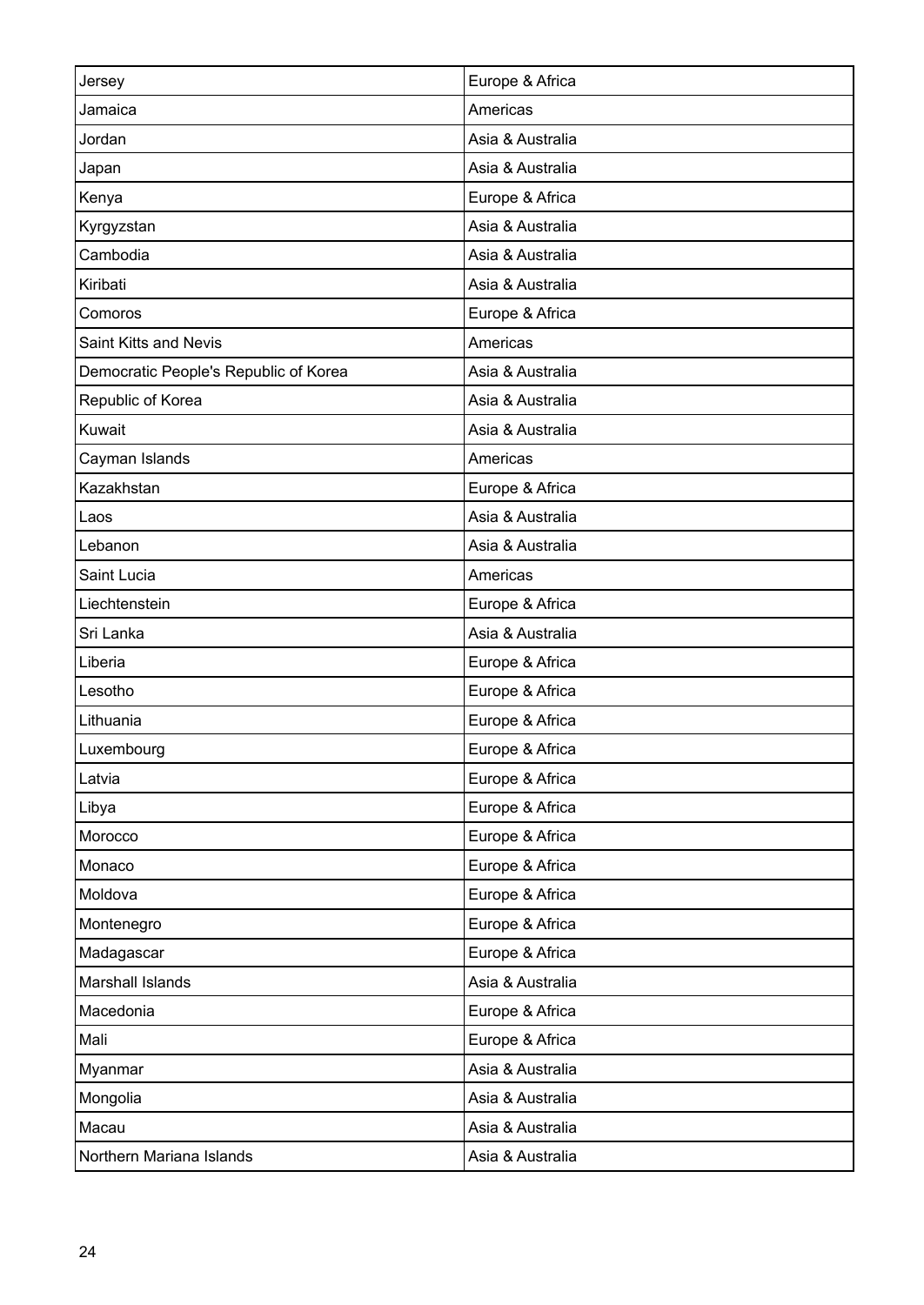| Martinique                | Americas         |
|---------------------------|------------------|
| Mauritania                | Europe & Africa  |
| Montserrat                | Americas         |
| Malta                     | Europe & Africa  |
| <b>Mauritius</b>          | Europe & Africa  |
| <b>Maldives</b>           | Asia & Australia |
| Malawi                    | Europe & Africa  |
| Mexico                    | Americas         |
| Malaysia                  | Asia & Australia |
| Mozambique                | Europe & Africa  |
| Namibia                   | Europe & Africa  |
| New Caledonia             | Asia & Australia |
| Niger                     | Europe & Africa  |
| Norfolk Island            | Asia & Australia |
| Nigeria                   | Europe & Africa  |
| Nicaragua                 | Americas         |
| Netherlands               | Europe & Africa  |
| Norway                    | Europe & Africa  |
| Nepal                     | Asia & Australia |
| Nauru                     | Asia & Australia |
| <b>Niue</b>               | Asia & Australia |
| New Zealand               | Asia & Australia |
| Oman                      | Asia & Australia |
| Panama                    | Americas         |
| Peru                      | Americas         |
| French Polynesia          | Asia & Australia |
| Papua New Guinea          | Asia & Australia |
| Philippines               | Asia & Australia |
| Pakistan                  | Asia & Australia |
| Poland                    | Europe & Africa  |
| Saint-Pierre and Miquelon | Americas         |
| Pitcairn Islands          | Asia & Australia |
| Puerto Rico               | Americas         |
| Palestinian territories   | Asia & Australia |
| Portugal                  | Europe & Africa  |
| Palau                     | Asia & Australia |
| Paraguay                  | Americas         |
| Qatar                     | Asia & Australia |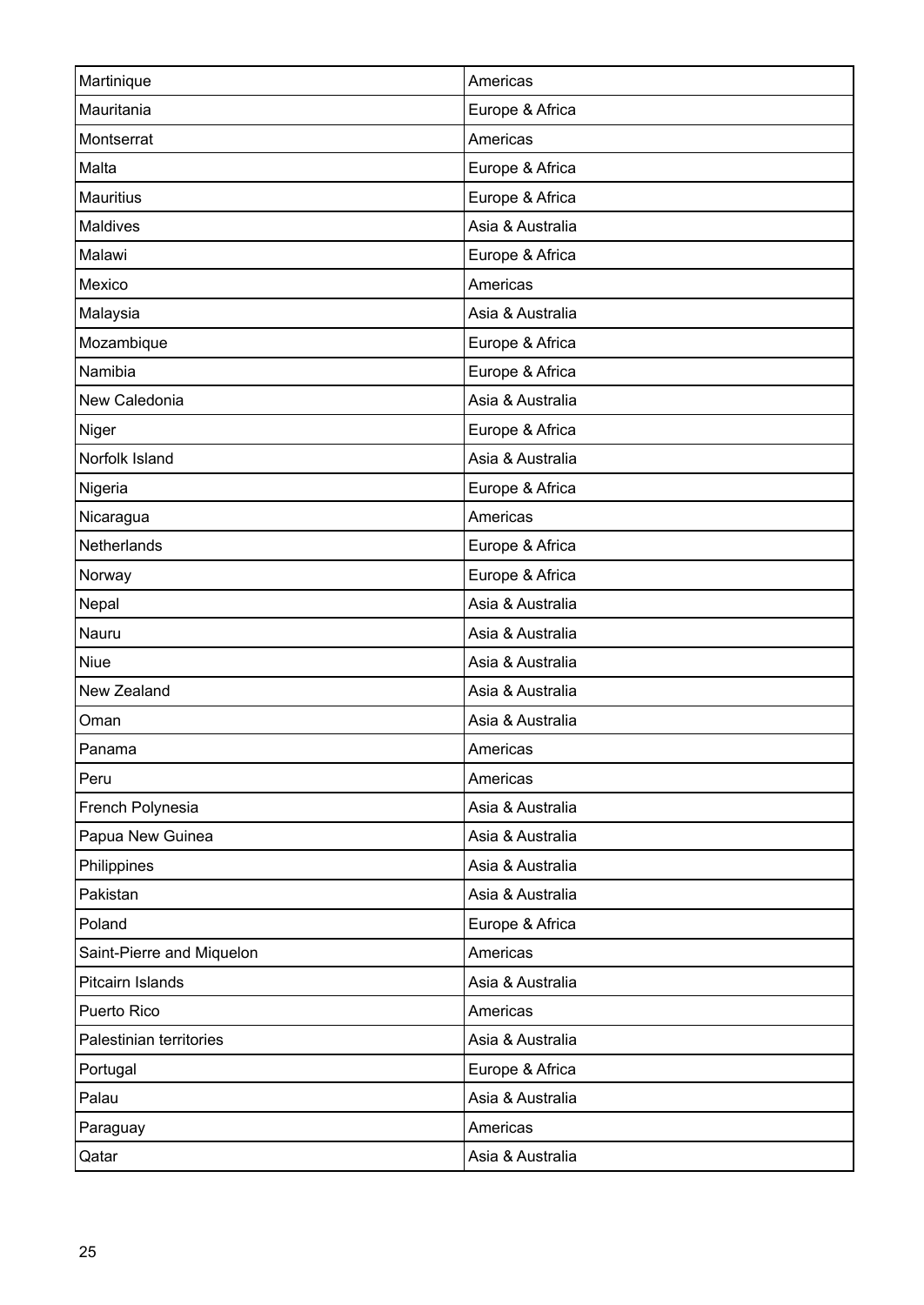| Réunion                             | Europe & Africa  |
|-------------------------------------|------------------|
| Romania                             | Europe & Africa  |
| Serbia                              | Europe & Africa  |
| Russia                              | Europe & Africa  |
| Rwanda                              | Europe & Africa  |
| Saudi Arabia                        | Asia & Australia |
| Solomon Islands                     | Asia & Australia |
| Seychelles                          | Europe & Africa  |
| Sudan                               | Europe & Africa  |
| Sweden                              | Europe & Africa  |
| Singapore                           | Asia & Australia |
| Saint Helena                        | Europe & Africa  |
| Slovenia                            | Europe & Africa  |
| Svalbard and JanMayenIslands        | Europe & Africa  |
| Slovakia                            | Europe & Africa  |
| Sierra Leone                        | Europe & Africa  |
| San Marino                          | Europe & Africa  |
| Senegal                             | Europe & Africa  |
| Somalia                             | Europe & Africa  |
| Suriname                            | Europe & Africa  |
| South Sudan                         | Europe & Africa  |
| São Tomé and Príncipe               | Europe & Africa  |
| El Salvador                         | Americas         |
| Sint Maarten                        | Americas         |
| Syria                               | Asia & Australia |
| Swaziland                           | Europe & Africa  |
| <b>Turks and Caicos Islands</b>     | Americas         |
| Chad                                | Europe & Africa  |
| French Southern and Antarctic Lands | Americas         |
| Togo                                | Europe & Africa  |
| Thailand                            | Asia & Australia |
| Tajikistan                          | Asia & Australia |
| <b>Tokelau</b>                      | Asia & Australia |
| East Timor                          | Asia & Australia |
| Turkmenistan                        | Asia & Australia |
| Tunisia                             | Europe & Africa  |
| Tonga                               | Asia & Australia |
| East Timor                          | Asia & Australia |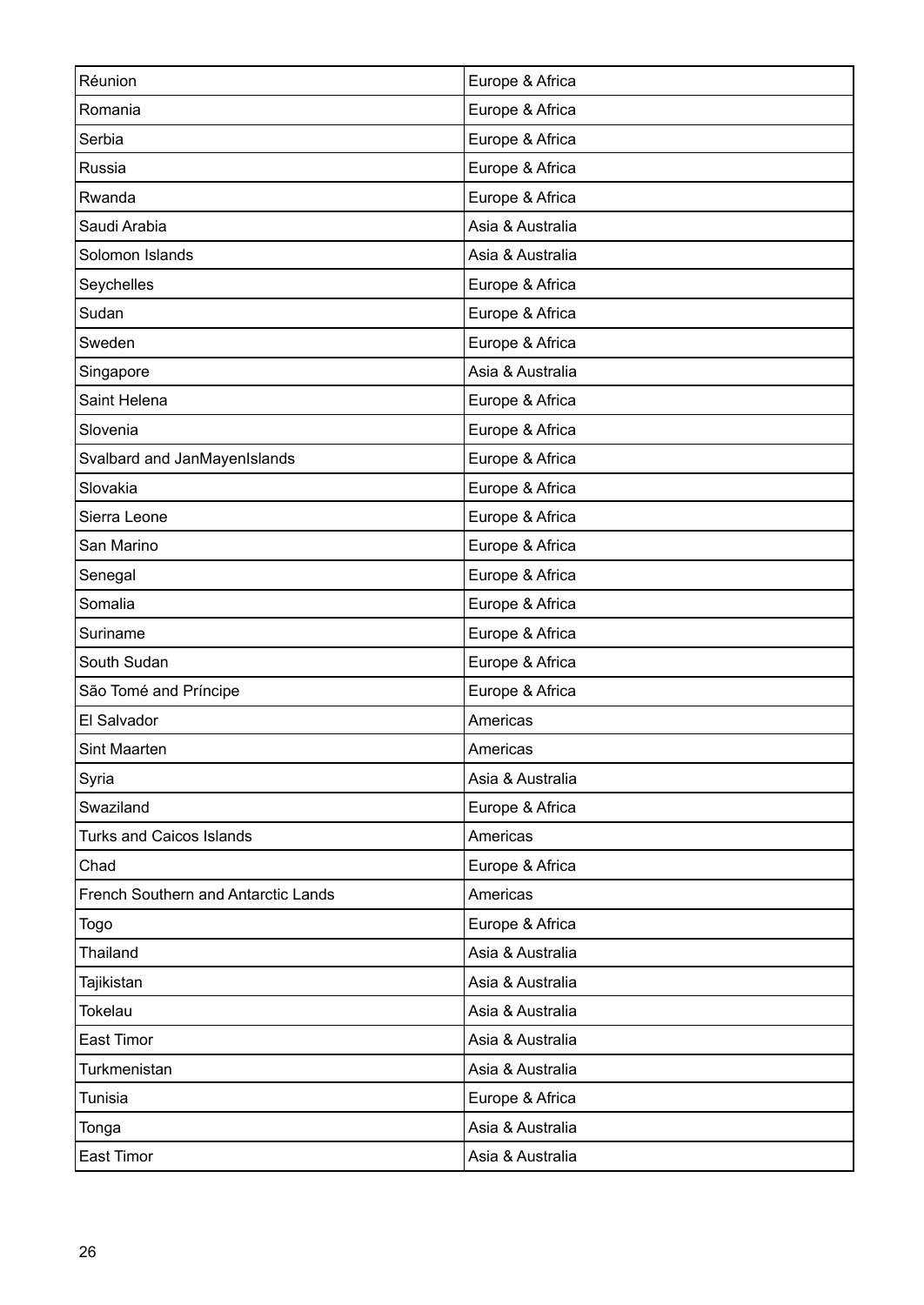| <b>Turkey</b>                    | Europe & Africa  |
|----------------------------------|------------------|
| Trinidad and Tobago              | Americas         |
| Tuvalu                           | Asia & Australia |
| Taiwan                           | Asia & Australia |
| Tanzania                         | Europe & Africa  |
| <b>Ukraine</b>                   | Europe & Africa  |
| Uganda                           | Europe & Africa  |
| <b>United Kingdom</b>            | Europe & Africa  |
| <b>United States of America</b>  | Americas         |
| Uruguay                          | Americas         |
| Uzbekistan                       | Asia & Australia |
| Vatican City                     | Europe & Africa  |
| Saint Vincent and the Grenadines | Americas         |
| Venezuela                        | Americas         |
| <b>British Virgin Islands</b>    | Americas         |
| United States Virgin Islands     | Americas         |
| Vietnam                          | Asia & Australia |
| Vanuatu                          | Asia & Australia |
| <b>Wallis and Futuna</b>         | Asia & Australia |
| Samoa                            | Asia & Australia |
| Yemen                            | Asia & Australia |
| Mayotte                          | Europe & Africa  |
| South Africa                     | Europe & Africa  |
| Zambia                           | Europe & Africa  |
| Zimbabwe                         | Europe & Africa  |